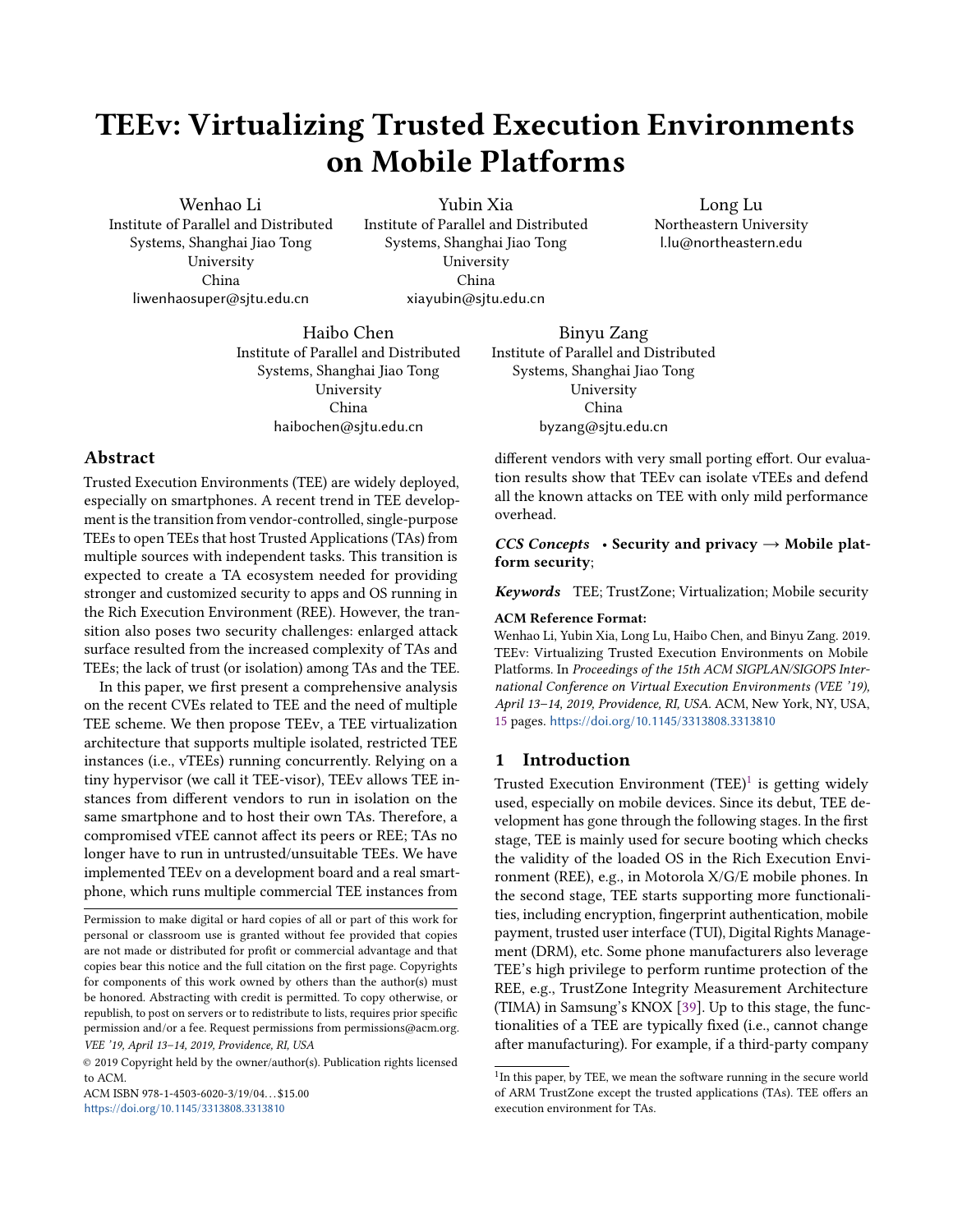<span id="page-1-0"></span>Table 1. Real-world mobile commercial TEE providers and products

|                            | Vendor      | <b>TEE Name</b>           | Commonly<br><b>Used Arch</b> |  |
|----------------------------|-------------|---------------------------|------------------------------|--|
| Chip Vendor                | Qualcomm    | <b>QSEE</b> [15]          | ARM32, ARM64                 |  |
|                            | Spectrum    | Spectrum TEE              | ARM32                        |  |
|                            | HiSilicon   | TrustedCore [38]          | ARM32                        |  |
| <b>TEE Vendor</b><br>Apple |             | Enclave [37]              | ARM32                        |  |
|                            | TrustKernel | $T6$ [18]                 | ARM32                        |  |
|                            | Trustonic   | Kinibi [19]               | ARM32                        |  |
|                            | Google      | Trusty $[11]$             | ARM32                        |  |
|                            | Linaro      | <b>OP-TEE</b> [12]        | ARM32                        |  |
|                            | SierraWare  | SierraTEE <sup>[16]</sup> | ARM32                        |  |
|                            |             |                           |                              |  |

needs to deploy a Trusted Application (TA) for mobile payment in TEE, it has to pre-install the TA before devices leave factories.

Today, the third stage of TEE development is unfolding. New TEEs now support dynamic (post-manufacture) installations of TAs. There has already been a few TA app stores from which phone users can easily download and install TAs, just like installing an ordinary app, e.g., Samsung's trustlets [\[39\]](#page-13-0) and TrustKernel's TEEReady [\[50\]](#page-13-3). GlobalPlatform [\[10\]](#page-12-7) has proposed a set of APIs for communication between TEE and REE, which nowadays most commercial TEEs follow as a de facto standard. ARM also leads a group of TEE vendors to create the Open Trust Protocol (OTrP) [\[22\]](#page-12-8), which combines a secure architecture with TA management. The aim of these efforts is to enhance the compatibility and deployability of TAs with different TEEs.

However, this increasing openness and flexibility make TEE more complex and enlarge the attack surface. To support various TAs, TEEs are growing with more functionalities, which lead to significant increase of the size of Trusted Computing Base (TCB). Meanwhile, as TEEs need to support dynamical installation of new TAs, it is no longer feasible for manufacturers to perform complete security tests in factory. At present, there are more than ten TEE vendors in the market (as shown in Table [1\)](#page-1-0).

The larger TCB/attack surface of TEE and the more dynamic TEE ecosystem bring two challenges: weakening security and increasing distrust. First, TEE usually has the highest privilege of the system, which means that if the TEE is compromised, the security of the entire system can be breached. For example, an attacker can leverage a bug of TEE to write arbitrary memory of REE which is known as Boomerang attack (CVE-2016-8764). Meanwhile, if a TEE is compromised, it may further attack TAs and cause leakage of secrets like fingerprint data (CVE-2015-4422) or keys (CVE-2015-6639). It is expected that the number of TEE vulnerabilities will keep increasing in the near future due to the enlarged attack surface.

Second, since there is only one TEE in each device currently, all TAs have to unconditionally trust the TEE. However, this trust is becoming more and more difficult to establish as TAs from different sources are entering into TEEs. TA vendors may require a higher security standard or more security features than some TEEs provide. It is also possible that a TA vendor is in conflict of interest with a TEE vendor and prefers to trust/run in another TEE.

In this paper, we first present a comprehensive analysis on the recent CVEs related to TEE and the need of multiple TEE scheme. We then propose TEEv, a TEE virtualization architecture that supports multiple isolated, restricted TEE instances (i.e., vTEEs) running concurrently. Relying on a tiny hypervisor (we call it TEE-visor), TEEv allows TEE instances from different vendors to run in isolation on the same smartphone and to host their own TAs. Therefore, a compromised vTEE can affect neither its peers nor the REE; TAs no longer have to run in untrusted/unsuitable TEEs. Meanwhile, our system also supports controlled interaction between TAs running on different vTEEs (e.g., between a fingerprint authentication TA and a payment TA), which makes our system more practical and deployable.

The design and implementation of TEEv overcome several challenges. First, there is no hardware support for virtualization in the secure world. Thus, we have to run the TEE-visor and vTEE in the same privilege while still keeping the isolation between them. Second, the virtualization should be completely transparent to REE applications and TAs, which have been deployed on billions of devices. Third, we also need to multiplex different peripherals to support TAs like fingerprint, frame buffer, etc., which are not designed for multiplexing. Finally, we need to minimize the modification to existing TEEs and also keep the overhead as low as possible to make TEEv practical.

We have implemented the system on a development board and a real mobile phone. It can run multiple commercial TEE instances from different vendors with very small porting effort. Our evaluation results show that TEEv can isolate vTEEs and defend all the known attacks on TEE with only mild performance overhead.

This paper makes the following contributions:

- A TEE virtualization architecture without hardware virtualization support to enable multiple real-world vTEE instances running simultaneously.
- A novel design enforcing the isolation between different vTEEs, as well as between vTEE and REE and is transparent to existing REE and TAs, and only needs small modification to the existing TEEs.
- An implementation of TEEv on real mobile phones for security and performance evaluation, which shows that the system can defend all the existing vulnerabilities of TEEs and the performance overhead is small.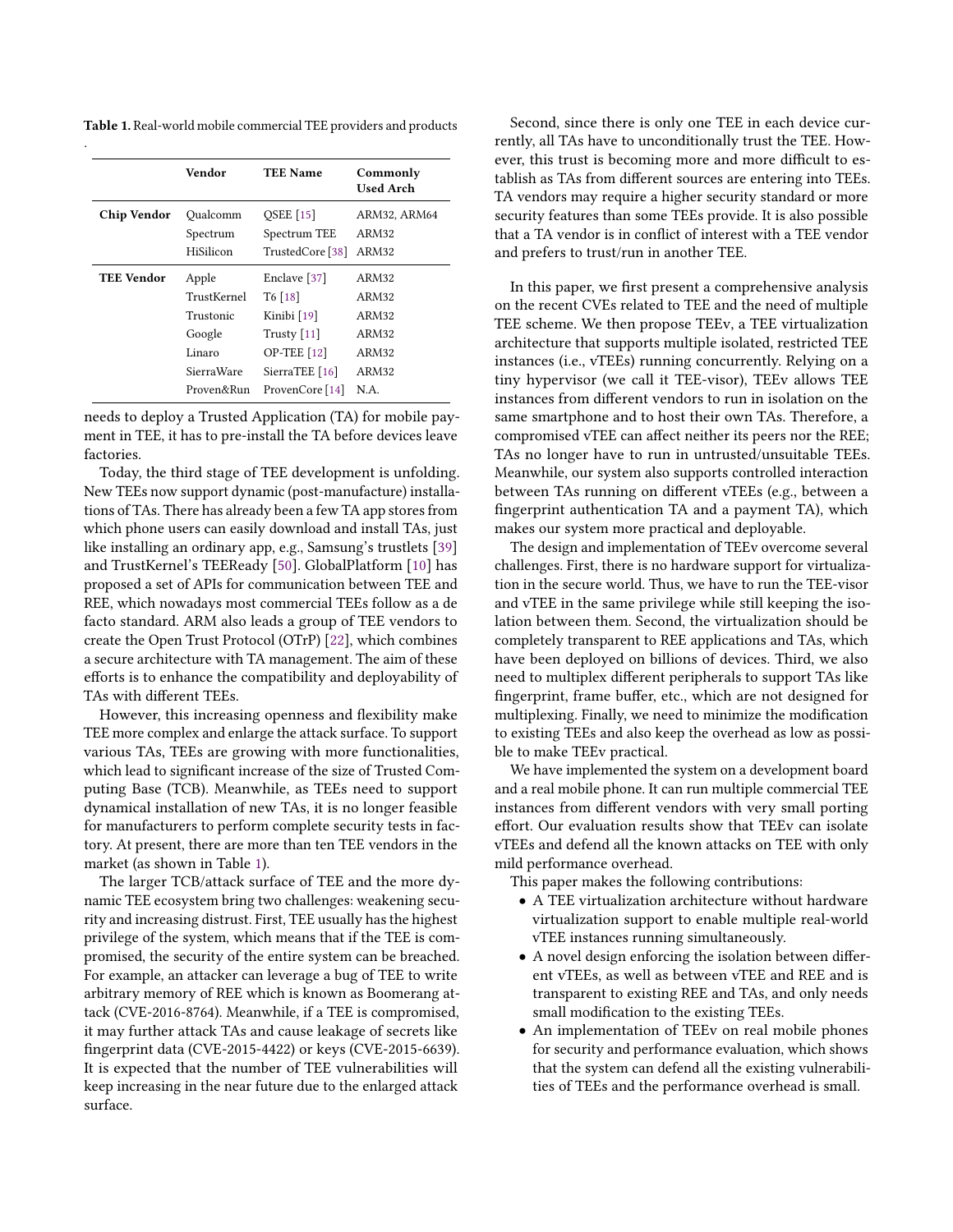<span id="page-2-0"></span>

# 2 Background & Motivation

# 2.1 TEE Architecture

ARM TrustZone [\[21\]](#page-12-9) is a hardware-based security mechanism available on most mobile devices today. It consists of a set of CPU extensions for isolating processors, memory and peripherals between two execution modes, namely the Normal World and the Secure World (as Figure [1\)](#page-2-0). The normal world has three execution levels: EL0 for user applications, EL1 for operating system, and EL2 for hypervisor. The secure world also has three execution levels but with a subtle difference: s-EL0 for user-level trusted applications, s-EL1 for trusted operating system, and s-EL3 for monitor mode. Note that the secure world does not have s-EL2 yet for hypervisor  $2$ .

The secure world can control all the computing resources, while the normal world can only access resources that are assigned to it. The normal world is used to run a functionally rich and complex commodity OS (REE). In contrast, the secure world is for hosting security-critical services (TEE). The world switching is done through a special instruction named "secure monitor call" (smc), which traps the processor to the monitor mode for context saving and restoring. The code running in the monitor mode is called a Secure Monitor, which is usually provided by chip vendors by default, e.g., ARM Trusted Firmware (ATF). Similarly, memory can also be split to two parts: the normal part and the secure part. The normal world cannot access the secure part but the secure world can access all the memory.

This two-world isolation also expands to all the peripherals and interrupts. Once an interrupt occurs, if it is assigned to the secure world, TrustZone will switch the processor to the secure world mode to handle it. A peripheral can be assigned to both worlds at the same time or secure world accessible only. The normal world cannot access the secure world's protected peripherals. The secure world controls the assignment of all the peripherals. Such assignment can be changed during runtime.

Currently, TAs are not designed as standalone applications and TEE follows a request-response execution model: a TEE executes only when receving requests from REE to TA. Thus the scheduling model of TEE's main thread follows the calling application of REE OS.

# 2.2 Vulnerabilities of TEE

We collect published vulnerabilities of TEEs, which are listed in Table [6](#page-14-1) in the appendix. Many vulnerabilities are critical to a large number of devices. A post of Google's Project Zero [\[1\]](#page-12-11) shows how to exploit two major TEEs, Qualcomm's QSEE and Trustonic's Kinibi, on real mobile devices. It concludes that " ... despite their highly sensitive vantage point, these operating systems currently lag behind modern operating systems in terms of security mitigations and practices.

Many of the CVEs are not well documented and have long delay before publishing. For example, CVE-2016-10238 was first uncovered in 2016 but was not released until March 2017, and the description is brief: "... The technical details are unknown and an exploit is not publicly available."<sup>[3](#page-2-2)</sup> Still, we try to analyze each vunlerability with best effort.

We find that there are three basic categories of TEE-related vulnerabilities: First, TEE vulnerabilities can lead to secret data leakage or arbitrary code execution, e.g., CVE-2017- 0518/0519, CVE-2016-2431/2432, etc. Second, TEE vulnerabilities allow one TA to affect the security of other TAs, e.g., CVE-2016-0825 and CVE-2015-6639/6647. Third, TEE vulnerabilities can be leveraged to achieve privilege escalation in the REE, e.g., CVE-2016-8762/8763/8764. The causes of these attacks include the lack of isolation and the semantic gap between different execution environments.

One of the major reasons leading to the above vulnerabilities is that there are a lot of interactions between applications running in REE and TEE, which are usually done through shared memory using pointers. As stated by Machiry et al. [\[44\]](#page-13-4): "TEE has very limited visibility into the untrusted environment's security mechanisms", which is referred to as the "semantic gap" between TEE and REE. Thus, a malicious CA (client application running in REE) may request the TEE to overwrite data in the REE kernel. Although the CA itself cannot do so since it has no privilege, the TEE has higher privilege and may violate the REE's security mechanism by logical mistakes.

#### 2.3 Needs for Multiple Isolated TEEs

Currently, all TAs installed on a device have to trust the only TEE kernel available on that device. This forced trust is being increasingly questioned as the TA ecosystem becomes more diverse and open. Consider a mobile payment TA running in a TEE offered by the phone manufacture. If an attacker leverages a bug of TEE to steal the private key of the payment TA, she can actually steal user's money directly. In practice, the

<span id="page-2-1"></span> ${}^{2}$ ARMv8.4-A has proposed s-EL2 [\[2\]](#page-12-10), but has no any implementation yet.

<span id="page-2-2"></span><sup>3</sup>https://vuldb.com/?id.101419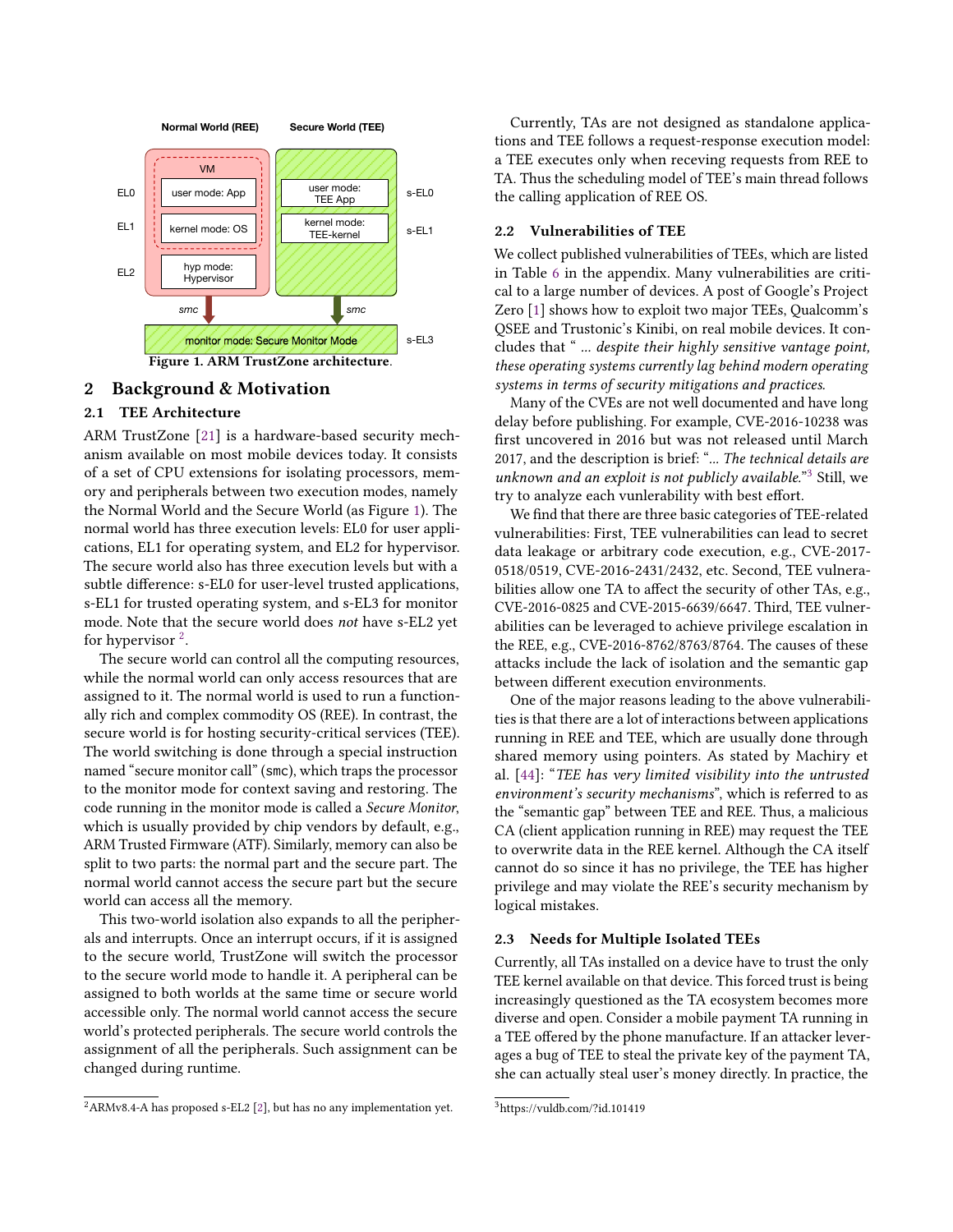payment company ends up compensating the user for the fault of TEE, like AliPay [\[3\]](#page-12-12). The point here is that currently a TA has to trust the only available TEE on a device, despite that the TEE might not meet the TA's security requirements or is not trustworthy to the TA. In contrast, if the system supports multiple TEEs, then the phone manufacturer can offer a default TEE (aka., system TEE in this paper) for running manufacturer's TAs. At the same time, TAs with different security requirements can install TEE instances they trust.

Protecting TEE from attacks by hardening TEE itself could be one research direction for the problem we address. However, as shown in Table [1,](#page-1-0) there are various TEE OS products from different vendors widely deployed in billions of devices, each of them has diverged design and implementation. It is hard to protect them one by one in practice.

# 3 System Overview

We summarize our observations in the above sections:

- More and more TAs are getting deployed and TEE now supports dynamical installation.
- Different TEE vendors have different designs and implementations of TEE.
- Both TA and TEE OS are premature in security which already leads to critical vulnerabilities. A compromised TEE may affect the security of REE and TAs.
- Different TA providers are not willing but has to trust the only TEE on the device.

By introducing a thin hypervisor, called TEE-visor, our system allows multiple isolated TEE instances (vTEEs) to run simultaneously. The design brings about three benefits: isolation, restricted interaction and multiple vTEEs. First, TEE-visor can enforce two types of isolation: among vTEEs, between vTEE and REE. Thus, even if a vTEE has vulnerabilities and gets compromised, it cannot affect its peers, which localizes TEE attacks, including 0-day exploits, and prevents them from breaching the security of the entire system. Second, TEE-visor restricts the interaction between different execution environments by requiring the use of designated communication channels, interfaces, and semantics. Third, by supporting multiple vTEEs, the TAs can choose their trusted and suitable TEE instance instead of having to trust the default TEE.

#### 3.1 Threat Model and Assumptions

In TEEv, the TEE-visor is globally trusted as the TCB of the system. We assume that the boot process is protected by the hardware and the TEE-visor cannot be compromised after bootup.

A vTEE does not trust its neighbouring vTEEs. From a vTEE's perspective, other vTEEs may be controlled by an attacker or be vulnerable. Within each vTEE, the kernel does not trust any TAs and each TA does not trust other TAs by default. The system-vTEE(introduced in Section [3.3\)](#page-3-0) is partially trusted by other vTEEs. A vTEE can choose to trust a service provided by the system-vTEE, e.g., fingerprint authentication, instead of trusting the entire system-vTEE. In another word, a compromised system-vTEE cannot affect the security of those vTEEs that do not rely on its services.

Similarly, the REE also *partially* trusts vTEEs if it needs services provided by these vTEEs. Such trust is at application level instead of system level, which means that even if a vTEE is malicious, it cannot illegally access REE's data; only the REE app that relies on vTEE's services might be affected.

We do not consider physical attacks between vTEEs or between REE and vTEE. We also do not consider logic bugs within the apps, e.g., a bug may mistakenly map all of the app's memory as shared with a TA, which allows a TA to access all the app's data. Side channel attacks that could break the isolation of TrustZone are out of scope in this paper, as discussed in Section [5.](#page-8-0)

#### 3.2 Challenges

There are several technical challenges that our design overcomes.

- 1. Unlike the  $hyp$  mode in the normal world, there is no hardware virtualization support in the secure world (i.e., no EL2 in secure world). Thus, TEE kernel is supposed to be running with the highest privilege to control all the computing resources. There is no higher privilege to restrict the behavior of TEE instance. We need a way to ensure the isolation between vTEE and TEE-visor and to impose restrictions on each vTEE.
- 2. Our system should be compatible with most devices. Different mobile devices usually have different peripherals, which require their own drivers. In the previous mobile payment example, the third-party vTEE may need to use fingerprint reader to authenticate the user for quick payment. However, it is not practical for all the vTEE vendors to have drivers for all existing fingerprint readers.
- 3. The TCB of our system should be kept small. TEEvisor should contain only essential functionalities to minimize its attack surface.
- 4. The system should be non-intrusive to existing systems. It should not require major modification to existing TEE implementations or incur significant performance overhead.

#### <span id="page-3-0"></span>3.3 Overview of TEEv

Our system aims to enable multiple isolated vTEEs (virtualized TEEs) in one secure world on a single device. The goals entail strong isolation between REE and vTEE, as well as isolation among vTEEs. Using our system, TA vendors can encapsulate trusted services into their own vTEEs without having to use or trust the phone manufacturer's TEE. This new capability allows the TA ecosystem to be more dynamic and open without sacrificing the security of each TA or the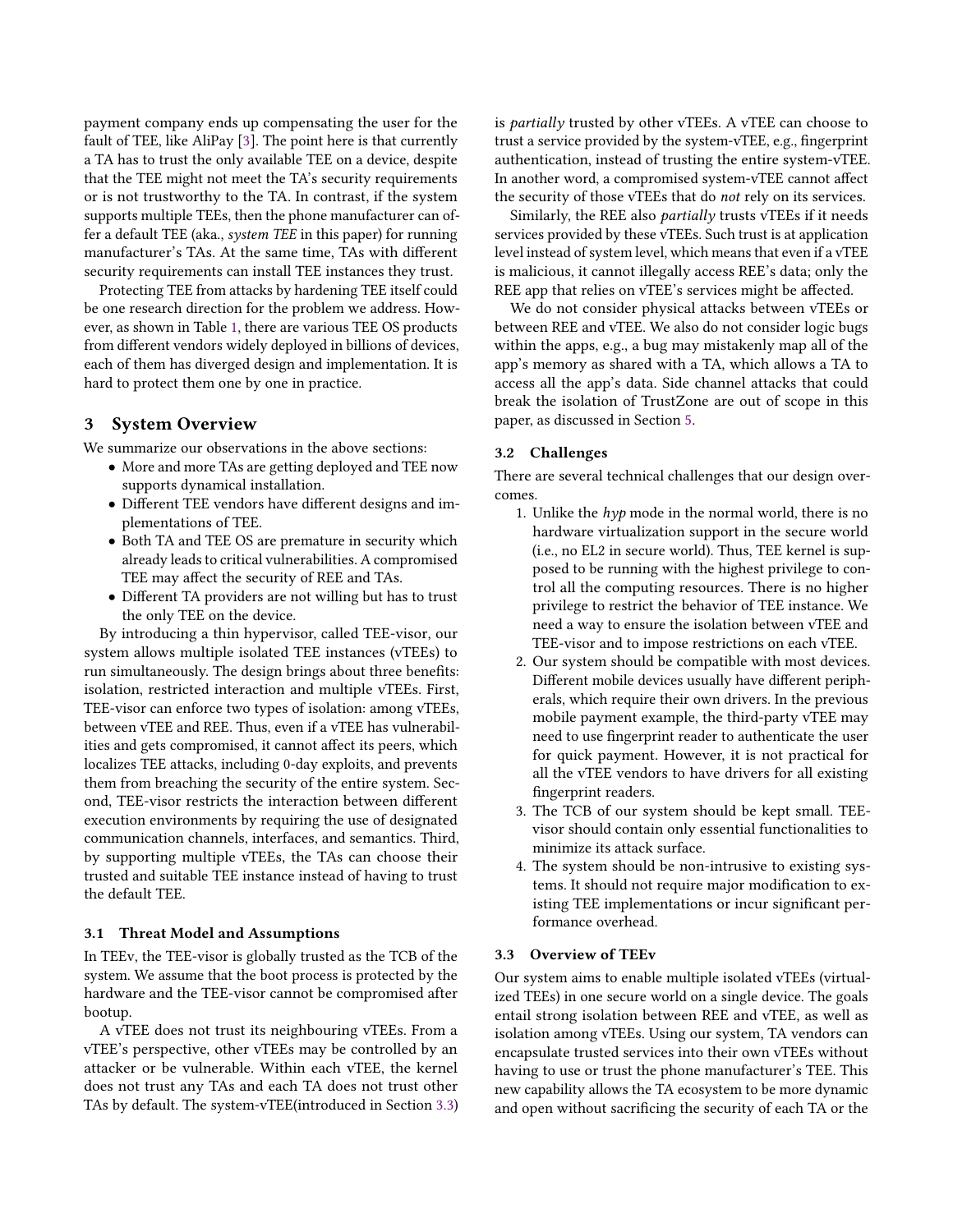<span id="page-4-0"></span>

Figure 2. Architecture of TEEv. In the secure world, TEE-visor and the kernel of vTEE run in the same privilege but from different address spaces. The "gate" is a piece of code mapped in both the TEE-visor and vTEE instances at the same address.

entire device. Meanwhile, a vulnerable vTEE cannot affect the REE or other vTEEs. Our system contains the following components, as shown in Figure [2:](#page-4-0)

- a TEE-visor running as a hypervisor for managing and securing multiple vTEEs;
- a gate mechanism for secure context switches between different execution environments and the TEE-visor;
- a secure communication channel mechanism for different execution environments to safely interact.

Specifically, the TEE-visor is in charge of resource management in the secure world. It controls the scheduling of vTEEs, the mapping of memory, as well as the assignment of all the peripherals. It also manages the installations, updates, and removals of third party vTEE instances. The TEE-visor runs at the same privilege level as the vTEEs, but is isolated from other environments to ensure its security. Details can be found in Section [4.1.](#page-4-1)

The interaction between REE and vTEE is only allowed through the secure communication channel established by the TEE-visor. Either vTEE or REE can create a communication channel with another execution environment by sending a request to the TEE-visor. The request contains the identifications of both environments as well as allocated memory pages from the requester for sharing. Upon such a request, the TEE-visor first authenticates both environments and then maps the shared memory pages by adjusting the page table in each environment. The TEE-visor provides well-defined interfaces for vTEE/REE to operate on communication channels, including creating/deleting, attaching/detaching memory pages, etc.

There is one system-vTEE, which includes an TEE OS that contains device drivers for peripherals like fingerprint readers, as well as several common TAs, e.g., KeyMaster and GateKeeper TA required by Android OS. The system-vTEE itself is pre-installed and restricted, which does not allow new TAs to be installed dynamically. Apps in the REE can require the TEE-visor to install third-party vTEEs, which

could be a full-fledged TEE supporting multiple TAs, or just a specialized TEE with only a few functionalities. A vTEE is activated only when it receives a service request from other environments or devices (e.g., handling interrupts).

We now use an example to illustrate the interactions among the components of our system. Consider an off-theshelf mobile phone with only one vTEE (system-vTEE) initially. The TEE-visor assigns the fingerprint reader to the system-vTEE by default. Later, the phone owner installs one mobile payment app. The payment app is delivered with its own vTEE and TA, which is installed by the TEE-visor during the app installation. The signature of the vTEE image will be checked by the TEE-visor in advance. In most of the time, the pay-vTEE is not active. When the user needs to pay and authenticate herself using her fingerprint, the app sends a request with the pay-vTEE's ID to the TEE-visor to establish a communication channel with the pay-TA in pay-vTEE. As a result, the pay-vTEE is activated. It establishes a communication channel with the system-vTEE, which is asked to verify the user's fingerprint. The system-vTEE then reads and authenticate user's fingerprint and return the result to the pay-vTEE through the channel. The pay-TA then gets the result and continues the process of payment.

#### 4 Design

#### <span id="page-4-1"></span>4.1 Isolation Enforcement

Isolation between TEE-visor and vTEE: The first challenge we tackle while designing our system is to isolate the TEE-visor from vTEEs. Our solution is inspired by the prior work on same privilege isolation [\[23,](#page-12-13) [32,](#page-13-5) [34\]](#page-13-6). Specifically, we introduce a small TEE hypervisor named TEE-visor, that runs at the logically lowest execution level (i.e., highest privilege) and maintains an exclusive control over the MMU (memory management unit). Each time a CA (Client Application) in REE needs to communicate with a TA in TEE, the CA has to explicitly send a request to the TEE-visor, which in turn grants the TA access to one or more CA's memory pages.

In order to ensure that only the TEE-visor can configure the MMU, all the related instructions must be protected. These instructions include those accessing SCTLR (system control register), TTBR (translation table base register), VBAR (vector base register), DACR (domain access control register), TLB flush and MMU enable/disable register. Our design disallows vTEE instances to use these instructions. We enforce this by scanning the binary of vTEE and ensuring no such instructions exist during vTEE installation or loading. With vTEE instances deprived of direct memory management rights, the TEE-visor gains full and exclusive control over the page table. As a result, the TEE-visor can protect the integrity and confidentiality of its own code and data. Furthermore, leveraging the control over MMU and peripherals,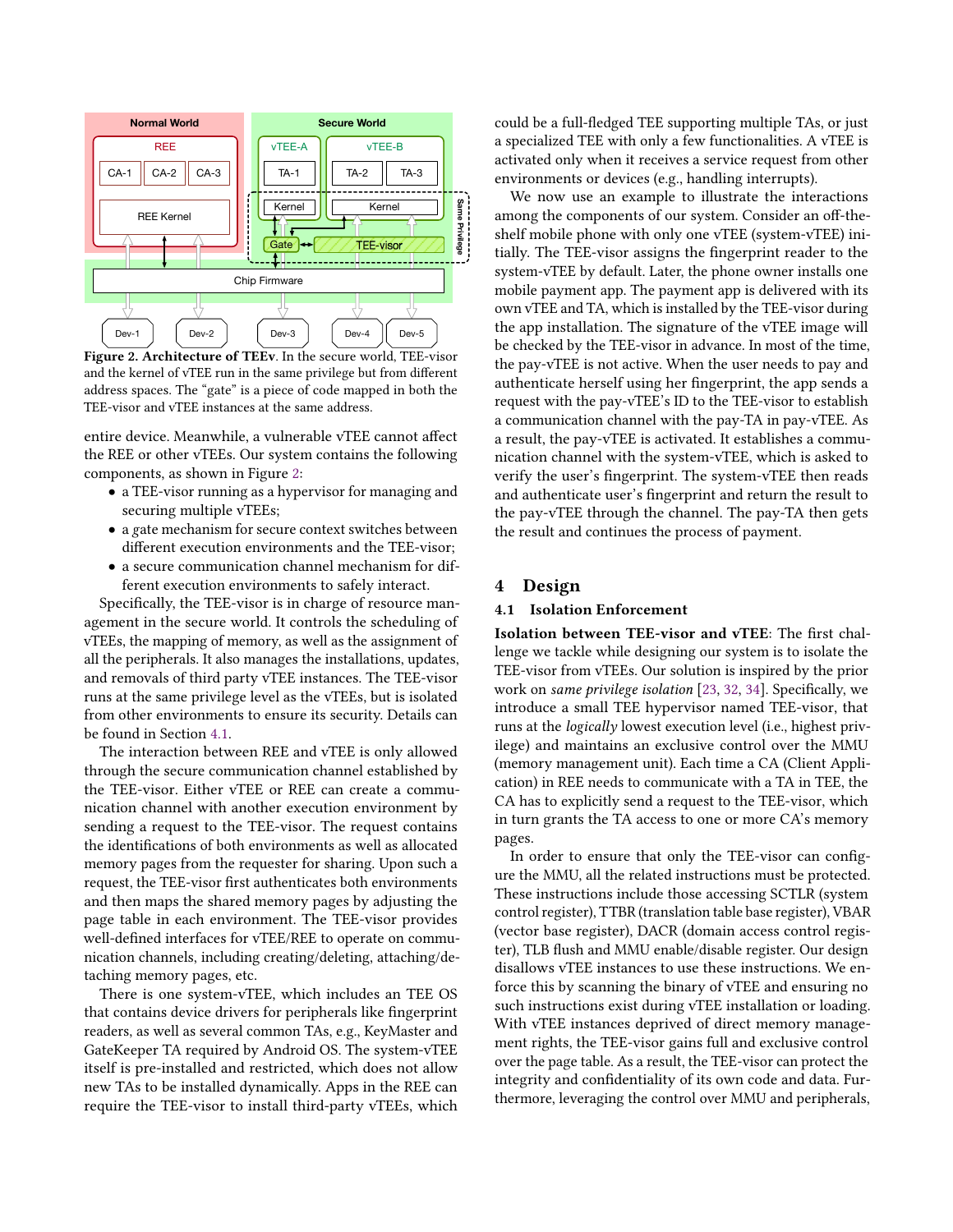<span id="page-5-0"></span>



the TEE-visor also isolates vTEE instances and protects the entry gates.

Isolation between vTEEs and vTEE/REE: TEE-visor is the TCB of our system. It can access all the physical memory. Upon booting, TEE-visor will identify and manage every memory usage permissions for further memory management. TEE-visor restricts each vTEE to its own memory view (i.e., a partial view of the entire memory). Specifically, a vTEE can only access its own data and code. It cannot access the memory space assigned to other vTEE instances or REE or TEE-visor without explicitly authentication. Figure [3](#page-5-0) shows the memory views of a vTEE, the TEE-visor, and the REE, respectively. This design ensures that a vTEE has no higher privilege than the REE, establishing a mutual distrust connection between vTEE and REE.

vTEE kernel life-time code integrity: Ensuring each vTEE kernel life-time code integrity is essential for TEEv, otherwise attackers may break our isolation guarantee by exploiting one vTEE and inject code in vTEE, which leads to executing arbitrary privileged code in the same privileged level as TEE-visor. Since TEE-visor controls page tables of all vTEEs, TEE-visor enforces that all vTEE kernel code section is mapped as read-only and except the vTEE kernel code section, all other pages mapped by vTEE are set to privileged execution never (PXN) to prevent them from executing in kernel privilege.

#### 4.2 Gate for Context Switching

A vTEE can call services provided by TEE-visor through a gate. A gate is used for switching the execution between TEE-visor and a vTEE. It is a piece of code mapped in the TEE-visor and all vTEE instances at the same address. Any vTEE or the TEE-visor can issue a context switch through the same code.

The gate mechanism controls the process of switching between a vTEE and the TEE-visor. It is designed to achieve the following goals. First, the gate should be the only entry point for context switch and cannot be bypassed. Second, the switching process should be atomic to avoid partial executions or shortcuts. Third, the integrity of the gate should be ensured. We list the critical part of the gate code in Listing [1.](#page-5-1) To unify the gate entry, the gate code is executed in monitor mode through SMC intruction call with interrupt disabled. The data used by the gate code (for example, teevisor pt in Line 14 and Line 28) is mapped as read-only for all vTEE instances to avoid directly tamper the page table pointer of TEE-visor by vTEEs. The exit gate routine from TEE-visor to vTEE is similar to the entry gate code.

A potentially compromised vTEE can attempt to attack the gate in two ways: interrupting the execution of the gate to pollute general register values or jumping to the middle of the gate. We will describe how we defend these attacks in the following. Note that the integrity of vTEE TTBR register values (Line 2 to 12) will be further checked after entering TEE-visor.

Listing 1. The code snippet of entry gate

<span id="page-5-1"></span>

| 1                |       | /* Temp save vTEE TTBR regs */                        |
|------------------|-------|-------------------------------------------------------|
| $\boldsymbol{2}$ | cpsid | if<br>/* disable irq and fiq $*/$                     |
| 3                | mrc   | p15, 0, r1, c12, c0, 0 /* read VBAR */                |
| $\overline{4}$   | push  | $\{r1\}$                                              |
| 5                | mnc   | $p15$ , 0, r1, c1, c0, 0 /* read SCTLR */             |
| 6                | push  | $\{r1\}$                                              |
| 7                | mnc   | p15, 0, r1, c2, c0, 1<br>$/*$ read TTBR1<br>$\star$ / |
| 8                | push  | $\{r1\}$                                              |
| 9                | mnc   | p15, 0, r1, c2, c0, 0<br>$/*$ read TTBR0 $*/$         |
| 10               | push  | $\{r1\}$                                              |
| 11               | mrc   | $p15$ , 0, r1, c2, c0, 2 /* read TTBCR */             |
| 12               | push  | $\{r1\}$                                              |
| 13               |       | /* Load TEE-Visor TTBR Regs */                        |
| 14               | ldr   | $r\theta$ , =teevisor_pt                              |
| 15               | ldr   | r1, [r0], #4                                          |
| 16               | mcr   | p15, 0, r1, c2, c0, 2 /* write TTBCR */               |
| 17               | ldr   | r1, [r0], #4                                          |
| 18               | mcr   | p15, 0, r1, c2, c0, 0 /* write TTBR0 */               |
| 19               | ldr   | r1, [r0], #4                                          |
| 20               | mcr   | p15, 0, r1, c2, c0, 1<br>$/*$ write TTBR1 $*/$        |
| 21               | ldr   | r1, [r0], #4                                          |
| 22               | mcr   | p15, 0, r1, c1, c0, 0<br>/* write SCTLR */            |
| 23               | ldr   | $r1$ , [ $r0$ ], #4<br>$/* SP * /$                    |
| 24               | ldr   | r1, [r0], #4                                          |
| 25               | mcr   | p15, 0, r1, c12, c0, 0 /* write VBAR */               |
| 26               |       | /* Check jump-to-the-middle attacks from vTEE */      |
| 27               | isb   |                                                       |
| 28               | ldr   | $r\theta$ , =teevisor_pt                              |
| 29               | ldr   | r1, [r0], #4                                          |
| 30               | mnc   | p15, 0, r3, c2, c0, 2 /* read TTBCR */                |
| 31               | cmp   | r1, r3                                                |
| 32               | bne   |                                                       |
| 33               | ldr   | r1, [r0], #4                                          |
| 34               | mrc   | $p15$ , 0, r3, c2, c0, 0 /* read TTBR0 */             |
| 35               | cmp   | r1, r3                                                |
| 36               | bne   |                                                       |
| 37               | ldr   | r1, [r0], #4                                          |
| 38               | mrc   | p15, 0, r3, c2, c0, 1 /* read TTBR1 */                |
| 39               | cmp   | r1, r3                                                |
| 40               | bne   |                                                       |
| 41               | ldr   | r1, [r0], #4                                          |
| 42               | mrc   | $p15$ , 0, r3, c1, c0, 0 /* read SCTLR */             |
| 43               | cmp   | r1, r3                                                |
| 44               | bne   |                                                       |
| 45               | ldr   | $/* SP * /$<br>r1, [r0], #4                           |
| 46               | ldr   | r1, [r0], #4                                          |
| 47               | mrc   | p15, 0, r3, c12, c0, 0 /* read VBAR */                |
| 48               | cmp   | r1, r3                                                |
| 49               | bne   |                                                       |
|                  |       |                                                       |

```
/* Flush TLB */
```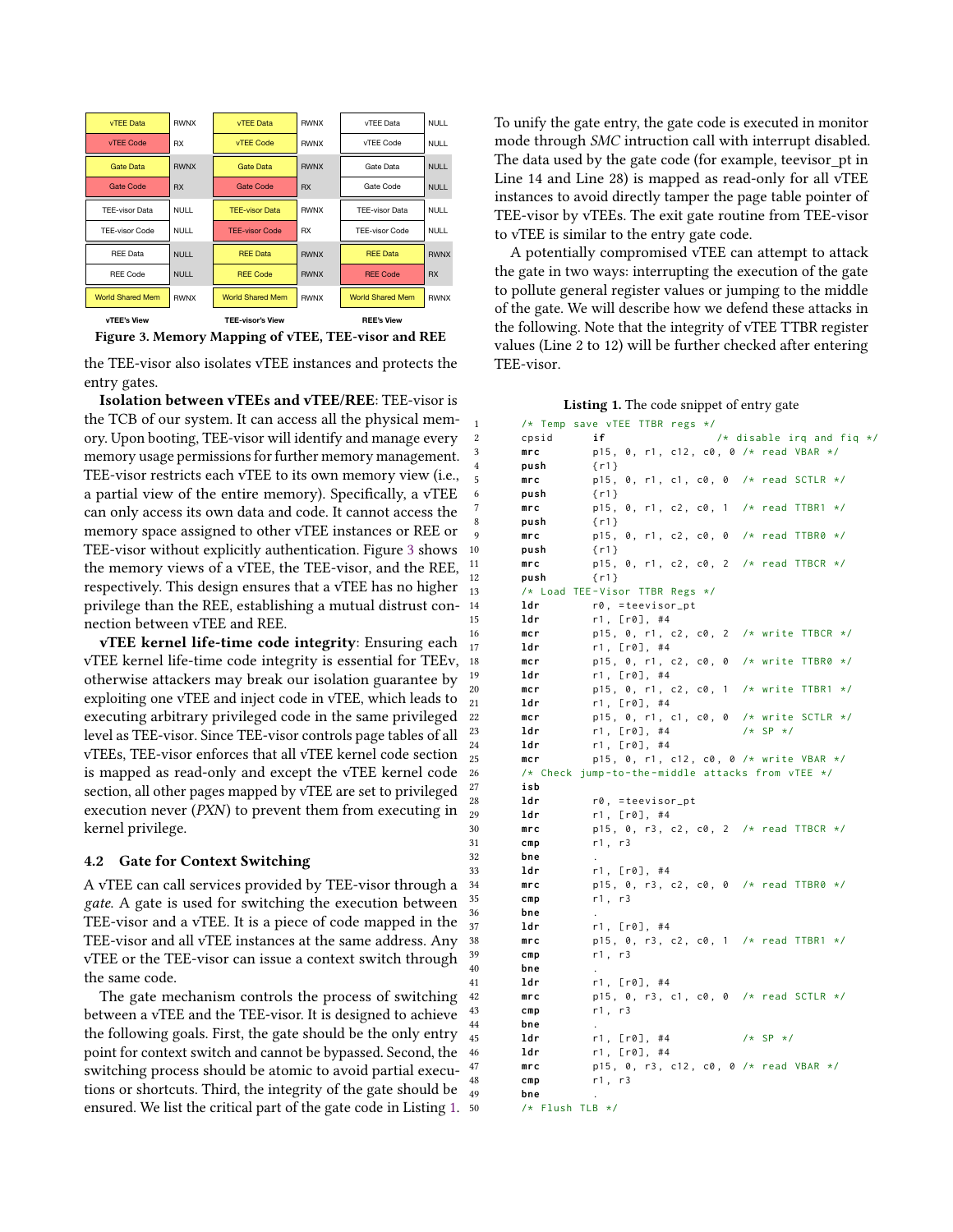| 51 | mov | r0. #0                           |  |
|----|-----|----------------------------------|--|
| 52 | mcr | p15, 0, r0, c7, c5,<br>0         |  |
| 53 |     | /* Jump to tee-visor main() $*/$ |  |
| 54 | dsb |                                  |  |
| 55 | isb |                                  |  |
| 56 | h1. | teevisor_main                    |  |

Defending Jump-to-the-middle Attack: Note that in Listing [1](#page-5-1) there are two critical instructions in Line 18 and 20, which set TTBR0 and TTBR1 to point to the corresponding page tables. The code page containing these two instructions is mapped to the address space of vTEE , which could potentially be abused: a malicious or compromised vTEE may initialize r1 with a crafted value and then jump directly to Line 18 (thus skipping Line 14-17) to set TTBR0 with the crafted value. That means the malicious vTEEs can change the page table, which violates our security requirement that the page table can only be controlled by the TEE-visor. We call it jump-to-the-middle attack.

In order to defend against this attack, we add a piece of code (Line 27 to 49) to reload TTBRs to ensure that their values should be the physical addresses of TEE-visor's page table. However, if the malicious vTEE has successfully changed the page table, this piece of checking code may not exist in the new address space.

In TEEv, we leverage a hardware feature called TLB lock-down [\[17\]](#page-12-14) to solve this problem. When a TLB lockdown is in place, the translation of cached addresses remains fixed. Therefore, switching page table has no effect on memory translation during a TLB lockdown. Using this hardware feature, TEE-visor locks the TLB for translating the gate code. Thus, even if a malicious vTEE issues jump-to-the-middle attack and change the page table to a forged one, it cannot violate the control flow of the gate, since the processor always executes the rest of the code (Line 19 to 56), which can detect such attacks.

Defending Interrupt-Execution Attack: The gate is assumed to execute in interrupt disabled state (for example execute in SMC handler which is interrupt disabled), However, a malicous vTEE may execute the gate code directly and pollute the general register by carefully controlling the interrupt timing. Similar to jump-to-the-middle attack, we need to ensure that interrupt is disabled during the gate transition. We guarantee the gate is executed in interrupt disabled state by intercepting the vector base register (see Section [4.1\)](#page-4-1) of vTEE. The real exception base address is held by TEE-visor and upon receving an interrupt, TEE-visor will firstly check that the execution context is not in the gate during the interrupt occurs before forwarding the interrupt to the vTEE.

Fixing The Address Space ID Problem: It should be noted that an attacker may still use the processor's tagged TLB feature to bypass our TLB lockdown technique. Tagged TLB is introduced for performance optimization. Each TLB entry can be associated with a specific ASID (Address Space ID) so that after a context switch there will be no need for a TLB flushing. Abusing this feature, a malicious vTEE may set the TTBR with an ASID different from the ASID of locked TLB entries (TTBR has a field of ASID) through reusing the gate code (Line 18 and 20) by jump-to-the-middle attack or interrupt-execution attack. Now the processor thinks that a different address space is used since the ASID in TTBR is different from the ASID in TLB, and consequently, ignores our locked TLB. Thus, the next instruction will trigger a TLB miss and the processor will use the malicious page table in memory.

One straightforward solution to this problem is to simply disable the tagged TLB feature. This can work because all the page tables are controlled by the TEE-visor from the beginning. However, this solution will affect the global performance of TEE because now after every context switch there will be a TLB flush. In our system, we propose another solution by leveraging another TLB feature named "global entries" to retain the performance benefit of tagged TLB. There is a bit in each locked TLB entry (the 9th bit) indicating whether the entry is used for a single address space or globally. Once the bit is set, the TLB entry is valid across all address spaces. Thus, we set all the TLB entries for gate code pages as global entries. To avoid the locked TLB entries to be unlock by vTEEs, all TLB unlock/flush operations in vTEEs are delegated to TEE-visor.

Design Consideration and Limitation: The secure gate design described above is based on ARM32 for compatiability reason: all real-world TEE products support executing in ARM32 mode even in 64-bit ARM chips, but few support ARM64 mode (see Table [1\)](#page-1-0). Note that this design could be easily applied to ARM64 mode. However, preventing Jump-tothe-middle attacks requires TLB lockdown, which we found out it may be not available in some 64-bit ARM chips: Cortex-A57 [\[8\]](#page-12-15) and Cortex-A72 [\[9\]](#page-12-16). This limitation could be eliminated by removing explicitly instructions that update TTBR0 and TTBR1 in the gate and only activating TTBCR.N to provide deterministic switch, similar to SKEE [\[24\]](#page-12-17). In that case, we need to guarantee that vTEE does not use TTBR1 but only TTBR0. In real-world TEE, this guarantee does not hold by default and thus may require TEE providers to change the way how TEE manages memory. We argue that our assumption holds in most cases and this solution is useful in practical because currently billions of mobile and IoT devices support TLB lockdown feature.

#### 4.3 Interaction between vTEEs and vTEE/REE

Upon loading a vTEE, TEE-visor allocates a secure memory region for vTEE execution and ensures it is not conflicted with other vTEE instances. TEE-visor keeps memory view of each vTEE and keep track of each memory mappings. If two vTEEs, or one vTEE and the REE, need to exchange data, they have to establish a secure communication channel with the help of the TEE-visor. The initiator sends a request to the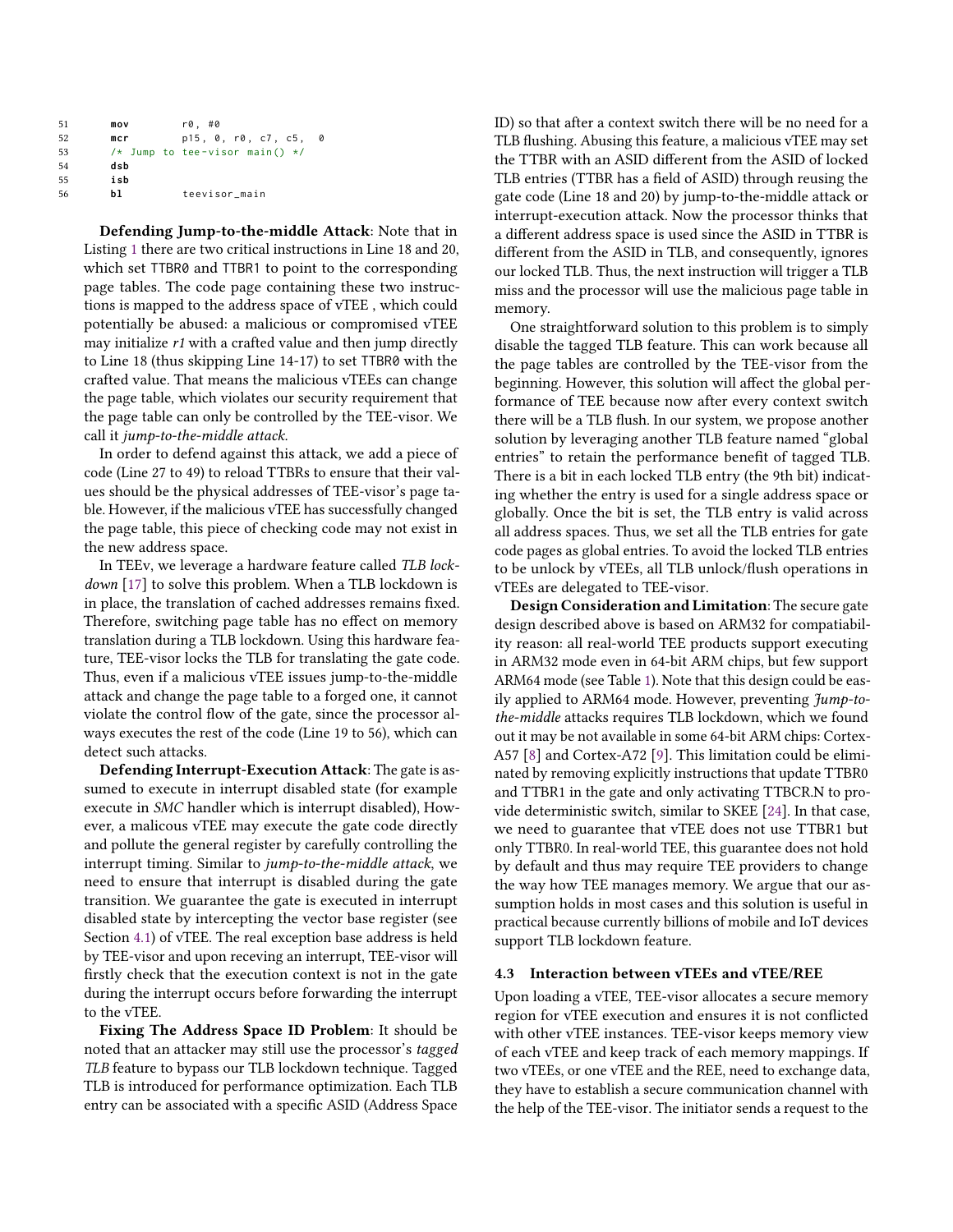<span id="page-7-0"></span>

Figure 4. Interaction between vTEE/REE & between vTEEs.

TEE-visor with the identities of both environments as well as pre-allocated memory pages for sharing. The TEE-visor first authenticates the two environments and then maps the pages as shared for both environments.

Since there are more than one vTEEs in the system, an app in REE needs to explicitly specify which vTEE it intends to interact with. Specifically, the app first establishes a channel with the intended vTEE by sending a request to the TEEvisor with one or more shared memory pages and the ID of the vTEE as parameters. The TEE-visor then loads the vTEE instance corresponding to the ID, establishes a communication channel between the app and the vTEE instance, and switches to the vTEE to execute through the gate. Interaction can also happen between different vTEE instances, e.g., a vTEE asks for a service provided by the system-vTEE, as shown in Figure [4.](#page-7-0)

#### 4.4 I/O Device Management

A TEE may control various peripheral devices, such as fingerprint reader, input device and framebuffer for TUI (Trusted UI), random number generator, secure storage like RPMB (Replay Protected Memory Block), various SEs (secure elements), etc. Traditionally, TEE kernel has the highest privilege and can control any device by assigning it to the secure world, as shown in Figure [5-](#page-8-1)(a). In our system, since the vTEEs are not fully trusted, we introduce a few new device management modes. Before describing these modes, we first share two observations on I/O devices' usage of TEE, which inspired our design.

The first observation is that different TAs usually do not share devices at the same time. TEE is inactive for most of the time and it is rare, if not impossible at all, that two TAs need to share one peripheral. In contrast, a virtual machine hypervisor (as opposed to TEE-visor) usually needs to multiplex I/O devices like disks and network cards among multiple VMs. The second observation is that the peripheral device drivers used in TEE are quite diverse. This brings challenges to our design, since it is not practical to require all third-party vTEE vendors to have all the device drivers.

Based on the two observations, we designed three modes of I/O management for different scenarios. The first mode is

delegation mode, as shown in Figure [5-](#page-8-1)(b). In this mode, a device is controlled by the system-vTEE. A TA in system-vTEE offers an interface to TAs running in other vTEEs, acting as a proxy. The interface usually contains high-level APIs. For example, the system-vTEE directly controls a fingerprint reader. A fingerprint TA offers a service of fingerprint check. A TA in a third-party TEE may ask the fingerprint TA to authenticate the current user, and will get a result of "pass" or "fail". In this case, only the fingerprint TA will get the user's fingerprint data, so the diversity of different fingerprint readers is hidden from the third party vTEEs.

The second mode is frontend/backend driver mode, as shown in Figure [5-](#page-8-1)(c). This mode resembles the I/O para-virtualization mode in traditional hypervisor's architecture, such as virtio in KVM. The system-vTEE controls a peripheral and uses a back-end driver to offer general abstraction for each type of device. Thus, a third-party vTEE only needs to have one front-end driver for each device category. The communication between back-end and front-end driver is done through the secure channel mechanism. This mode is useful for those TAs that have higher security requirements. Take 2D facial authentication for example,  $4$  where a phone vendor preinstalls a 2D facial recognition algorithm in system-vTEE. Since different algorithms may have very different performance and accuracy, a phone vendor may tend to chose those with low latency and low false positive rate (e.g., for better user experience of unlocking). However, it is likely that such algorithms may have high false negative rate. A payment TA may not trust the pre-installed algorithm. Using the frontend/backend mode, the TA can ask for the raw data of the video stream and then use its own algorithm for facial recognition.

The third mode is passthrough mode, which is shown in Figure [5-](#page-8-1)(d). In this mode, the device is assigned to and controlled by one vTEE exclusively. The assignment as well as the revocation are done by the TEE-visor. Once a vTEE needs to access a device, it sends a request to the TEE-visor, which checks whether the device is in use or not. If some other vTEE (e.g., the system-vTEE) is using the device, the TEE-visor will ask it to release the device. After that, the TEE-visor will assign the device to the requester vTEE. The requester will first re-initialize the device before using it, so that any residual states within the device will not affect the usage. If one vTEE fails to release a device (e.g., return fail or timeout), the TEE-visor will revoke it eventually. In practice, we find that in most cases a vTEE just needs to use a device for a short time, like generating a random number.

Our system supports all the three modes for different scenarios. A third-party vTEE can chose which mode to use for different peripherals and scenarios. In real cases, a small company can use delegation mode to ease its development.

<span id="page-7-1"></span><sup>4</sup> 3D facial recognition is usually considered more secure than 2D and can use the delegation mode.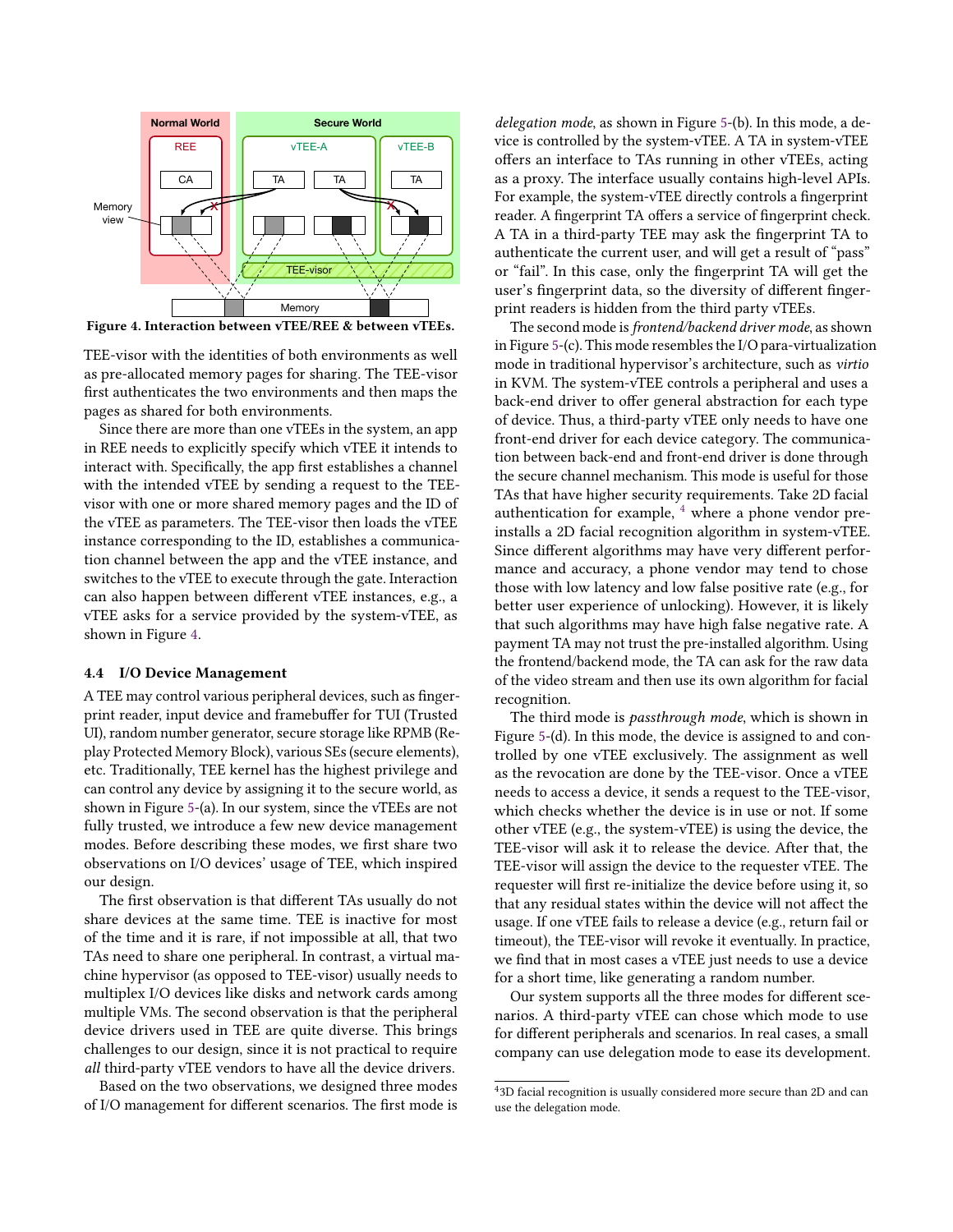<span id="page-8-1"></span>

Figure 5. Different I/O device management modes of TEEv. (a) shows the original design where all the devices are controlled by the only TEE. (b) shows the delegation mode in which the system-vTEE controls the device and offers interface for other vTEE to access. (c) shows the front/back driver mode, in which a driver is split into two parts, and the system-vTEE offers a low-level interface to other vTEEs. (d) shows the passthrough mode, in which a vTEE controls the device exclusively using its own device driver.

A security critical TA may chose the frontend/backend or passthrough mode to get full control over the execution. Thus, this is a tradeoff between security and availability/deployability.

# <span id="page-8-0"></span>5 Security Analysis

#### 5.1 Defending Against Existing Attacks

We show how our system can defend against existing attacks of TEE. Since most of the TEE implementations are not open sourced, especially those have many CVEs, we cannot do evaluation on real devices. However, since our system is expected to be secure by design, we think such analysis can reflect the effectiveness of our design. We select following CVEs which have sufficent details for our analysis.

CVE-2016-5349: According to the description of Boomerang attack [\[44\]](#page-13-4), there are three TAs that accept user input: Key-Master, WideVine, and PlayReady. These three TAs all have vulnerabilities that allow a malicious application in the nonsecure world to read any memory from an arbitrary address in the non-secure world, including memory of all other applications and the kernel. For example, the malicious application can ask the KeyMaster to read one byte of arbitrary address of the REE and generate a cryptographic signature as a result. To recover the original data, the result is checked against a pre-computed table of signatures for all of 256 possible values of a byte with a known key. By using our system, the TEE instance will be restricted to only access its own memory and the memory shared with it explicitly. Thus the attack will be defeated.

CVE-2016-8762/8763/8764: According to the description of Boomerang attack [\[44\]](#page-13-4), the TrustZone driver has a flawed validation mechanism for user's input, which enables an attacker to locate both arbitrary read and write functionalities on any address of REE. The attacker then can get the root privilege of REE and do further attacks to enable code execution within the TEE. Although the paper does not

have details on the second step (TEE code execution), we can know that by using our system, the attacker will fail on the first step and cannot read/write REE's data through sending out-of-range pointers to the TEE services.

CVE-2016-0825: This attack is done by leveraging Widevine TA's vulnerability. Once got compromised, the attacker will send request to the TEE kernel through the TA to leak data stored in TEE's secure storage. Since the secure storage is used by all the TAs within the TEE, such leakage will also affect other TAs' security, which is known as "fate sharing". By using our system, a critical TA can have its own TEE with a dedicated secure storage to avoid such leakage.

# 5.2 Isolation Enforcement

The isolation between vTEE and REE, as well as between different vTEEs, are enforced by TEE-visor's exclusive control of MMU.

vTEE Impersonation: If an app is interacting with vTEE-A, it needs to send the ID of the vTEE-A to the TEE-visor to establish a communication channel. However, it is within our threat model that an attacker may change the ID (in the untrusted normal world) to some already compromised vTEE instance, vTEE-E, to impersonate vTEE-A and redirect all the communication. Such attack can only attack the app (which is in the normal world and not protected) but will not cause secret data leakage in vTEE-A.

Compromised vTEE: A compromised vTEE may try to break the isolation of TEE-visor through injecting privileged instructions. Since TEE-visor controls access permissions of all vTEE instance memory, it prevents attacks that attempt to inject unverified code into kernel mode to violate the isolation. Note that currently all TEE products do not support dynamic kernel code generation and thus TEE-visor could easily guarantee the compatibility in this case.

Secure DMA Attacks: Some specific hardware peripherals are able to do Direct Memory Access (DMA) inside the secure memory on many platforms. This feature could be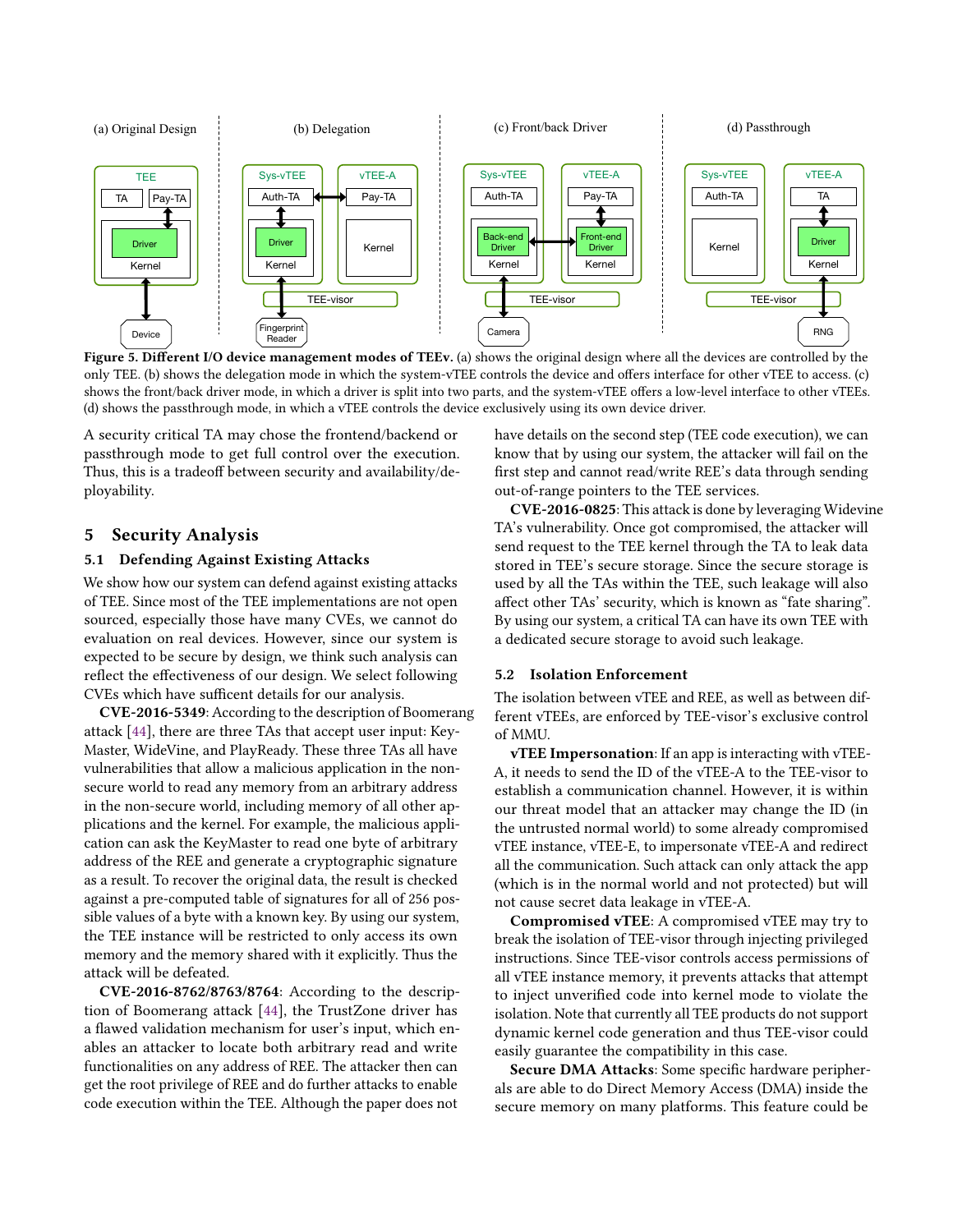leveraged by compromised vTEE to read or write arbitrary secure memory and threaten the isolation enforcement of TEEv. To avoid this attack, TEE-visor will restrict any direct manipulation of secure DMA controller. Instead, TEE-visor only allows the front/back driver mode for the secure DMA controller and will carefully verify that the secure DMA request does not violate the isolation scheme of TEE-visor.

Side Channel Attacks: Like other TrustZone based secure systems, TEEv could be potentially vulnerable to side channel attacks [\[46\]](#page-13-7) [\[43\]](#page-13-8). The SMC instruction in ARM synchronizes the pipeline, making speculative execution attacks across normal and secure world transitions impossible. However, a potentially malicious TA inside a premature vTEE may be able to launch speculative execution attacks to other TAs and its vTEE. Currently TEEv could not prevent these attacks inside vTEE. Besides, State of a device in a vTEE not properly reset in passthrough mode may potentially leak private device data to other vTEEs. Nevertheless, the effect of these attacks is limited to leaking information without altering operations or break the isolation of TEEv.

#### 5.3 Discussion on Trust

Traditionally, there is only one TEE which is trusted by default. Now we have multiple vTEE instances, which means that we also need to consider the relationship between them. The system-vTEE is introduced mainly for hosting various device drivers. A 3rd party vTEE should not rely on the trust of system-vTEE. However, if I/O delegation mode is chosen for the fingerprint authentation, a compromised system-vTEE can return false results to other vTEEs, e.g., return "PASS" even if the finterprint does not match. In this case, a more secure way is to use passthrough mode so that the systemvTEE is fully bypassed. However, the 3rd party TEE should be able to control the fingerprint reader directly, which is a non-trivial. A better way is to minimize the system-vTEE to make it only host device drivers. For example, a phone vendor can pre-install two vTEEs: a system-vTEE and a ta-vTEE. The latter is used for dynamically installing new TAs. In this case, the attack surface of the system-vTEE is very narrow which makes it hard to attack.

On the contrary, the phone vendors also do not trust the 3rd party vTEE instances. It should not send user's sensitive information, e.g., fingerprint template, to the untrusted vTEEs, since most of the phone vendors promise to keep user's identity information within the phone, and a 3rd party vTEE may upload these info to some cloud. Our design can support full isolation between vTEEs, so this is considered as a policy issue instead of mechanism one.

TEEv relies on a system-vTEE to provide system wide services, which may be leveraged to launch confused deputy attacks. TEEv mitigates the problem by providing restricted and fixed services, and explicitly configuring shared memory access.

# 6 Implementation and Evaluation

We have implemented TEEv both on a TrustZone-enabled Samsung Exynos 4412 development board and a Mediatek MT6750 mobile phone, equipped with ARM Cortex-A9 processors (32bit) and Cortex-A53 processors (64bit), respectively. TEE-visor is implemented as an independent secure component running in secure world and interacts with different vTEEs and REE using well-defined APIs. We have ported a commercial TEE product and an open-source TEE running atop of TEE-visor: TrustKernel's T6 [\[18\]](#page-12-1), which has been deployed in hundreds of millions of devices, and Linaro's OP-TEE [\[12\]](#page-12-4), which is widely used by researchers. T6 is configured as a system-vTEE and OP-TEE as a ta-vTEE. The chosen vTEEs comply with the GlobalPlatform TEE API specifications, including TUI, crypto and storage. In our implementation, TEE-visor and all vTEEs are built into 32-bit executable applications for compatibility reason. This is because currently almost all TEE products run in ARM32 mode even on 64-bit processors.

#### 6.1 TEE Porting Efforts

Although the two vTEEs have different code base, the porting efforts are quite similar. All modifications are within the original vTEE kernels. The rest of the code, including vTEE user space libraries and vTEE drivers in REE, is not changed. The porting of vTEE kernels can be split into two stages: boot configuration and runtime protection. In the boot configuration stage, vTEE kernels need to delegate the page table management and operation initialization to TEE-visor, including MVBAR, TTBR0, TTBR1, TTBCR, SCTLR, DACR, TLB flush and MMU enable/disable operations. Upon page table initialization of each vTEE, TEE-visor maps code/data pages of entry gates into vTEE's address with write-protection. We found that OP-TEE uses 1MB-sections to map its boot code and data, which is too coarse for memory protection and not well protected. Therefore, we refine its code to use 4KB-page granularity with page-level memory protection enabled. This refinement is necessary to avoid code injection attack inside vTEE kernel, which might expose a hole for compromised vTEE to inject privileged instructions in kernel mode to violate the isolation of TEE-visor and vTEEs. We added or modified about 270 lines of code in T6 and 210 lines of code in OP-TEE. After boot configuration, TEE-visor will lock down the entry gate and enable memory protection for vTEE. For runtime protection, we replaced all sensitive operations in vTEE with an SMC gate call to TEE-visor, which wraps 40 lines of code in T6 and 26 lines of code in OP-TEE. In our experience, it takes within three days porting efforts for a TEE kernel developer to run TEE atop of TEE-visor.

#### 6.2 Implementation Complexity and TCB Size

Our design keeps the TCB of TEEv small to reduce the attack surface. The entry gate of TEEv, which runs in monitor mode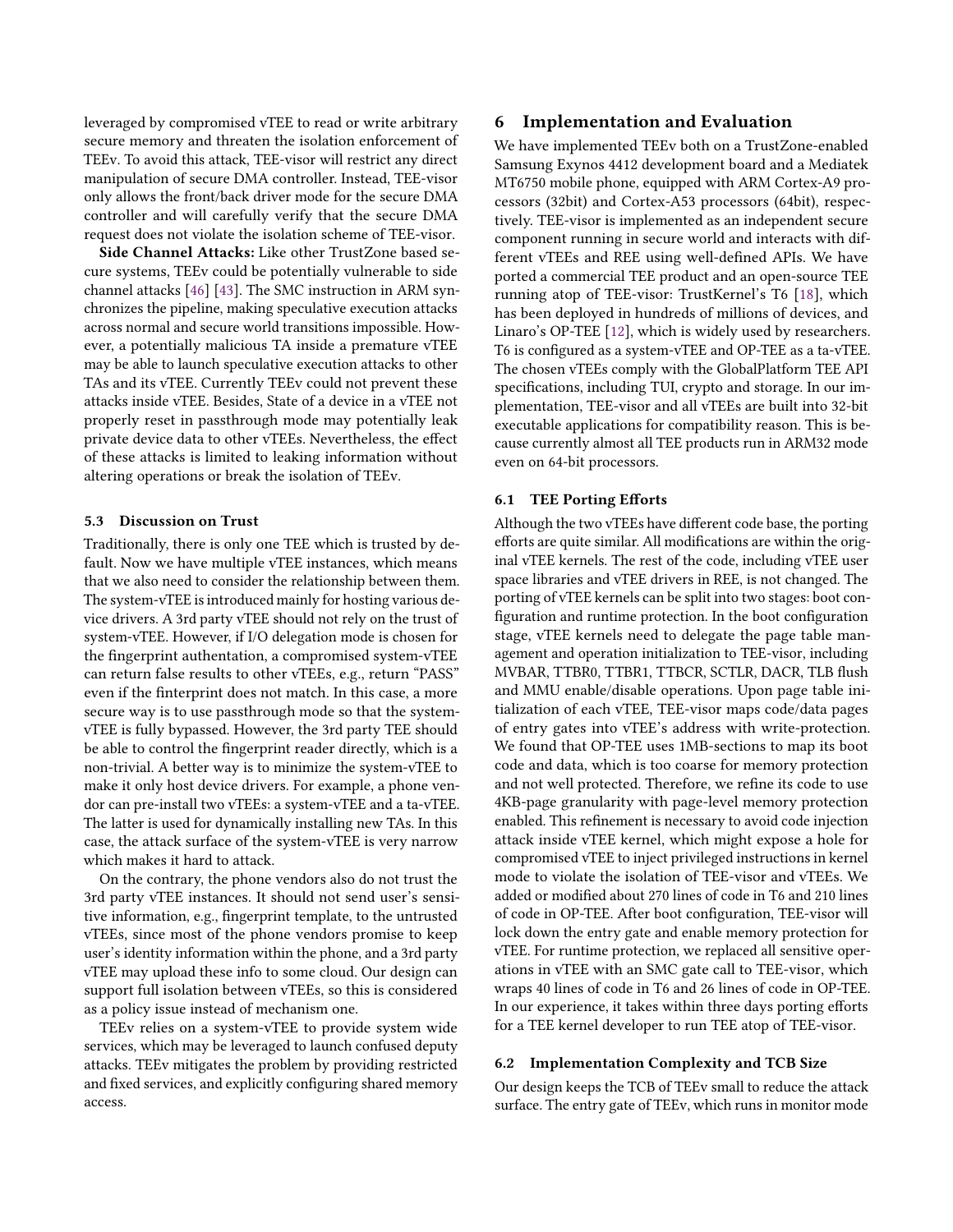Table 2. Context switch overhead

<span id="page-10-0"></span>

| Latency (ms) |
|--------------|
| 16.0         |
| 10.6         |
| 6.8          |
| 0.2          |
|              |

Table 3. Secure service invocation

<span id="page-10-2"></span><span id="page-10-1"></span>

| <b>TA Placement</b>              | <b>CA-TA Invocation</b> Latency (ms) |       |
|----------------------------------|--------------------------------------|-------|
| Memory                           | Original TEE                         | 116.0 |
| Memory                           | <b>TEEv</b>                          | 232.5 |
| External storage<br>Original TEE |                                      | 586.4 |
| External storage                 | TEEv                                 | 745.3 |

| <b>TEE</b> Type | Latency (ms) |
|-----------------|--------------|
| Original TEE    | 2439.2       |
| <b>TEEv</b>     | 5124.0       |

as a unique entry point to TEE-visor, contains about 350 lines of assembly code. TEE-visor contains about 3800 lines of C and assembly code. For each vTEE, it only needs to trust its own code base and TEE-visor.

#### 6.3 Performance Impact

Context Switch between vTEEs: We measured the execution time of all kinds of context switches on the development board, including context switch from a vTEE to TEE-visor, context switch between TAs within a vTEE and across vTEEs. Table [2](#page-10-0) shows the average performance result. We ran the test on the ARMv7 platform for ten times and calculate the average.

Secure Service Invocation: TAs usually provide services for client applications (CA). We measured the secure service invocation latency between a CA and a TA using systemvTEE on the development board, as shown in Table [3.](#page-10-1) The TA service we tested is a vTEE information query service. During the TA invocation, there are several round trips to TEE-visor, including entry call and parameter mapping. We measured the case when the TA is pre-placed in memory and in external storage. When placed in external storage, loading the TA requires file and crypto verification operations.

TEE Boot Time: TEEv modified the boot procedure of original TEE: in original TEE, bootloader loads and boots TEE, then switches to normal rich OS. In TEEv, early stage bootloader first loads and boots TEE-visor and then boots system-vTEE. After system-vTEE boots up, it switches to the normal rich OS. We measured these two types of latency on the development board, as shown in Table [4.](#page-10-2) Booting TEE-visor and vTEEs adds 2.7s, which takes a very small fraction (7%) of the total device bootup time (39.09s), and is a one-time effort for each reboot.

Performance Impact on REE: We used Antutu [\[7\]](#page-12-18) to measure the overall system performance overhead. We firstly disabled TEEv, ran the test with original TEE, and then enabled TEEv. By comparing the results, we found that TEEv incurs nearly zero performance overhead. This is because normally in mobile device, most of the time the processors run in REE, and only run in TEE on demand in a requestresponse model. During the test, TEE has few tasks to run. This implies TEEv has no impact on performance of existing REE.

# 7 Real-world Case Study

We use the most popular real-world TAs deployed in more than a billion devices to demostrate how TEEv could be used using a MediaTek mobile phone.

Keymaster and GateKeeper TA: Keymaster TA [\[6\]](#page-12-19) is a hardware-backed keystore required by Android, which implements various cryptographic functionality to assure the protection of cryptographic keys generated by Android OS and applications. GateKeeper TA [\[5\]](#page-12-20) performs device pattern/password authentication in TEE for Android. These two TAs are essential for Android security.

Fingerprint TA: Android fingerprint HAL [\[4\]](#page-12-21) provides stubs for third-party fingerprint vendor to implement fingerprint authentication in TEE.

Alipay TA: Alipay TA is a secure payment TA for Alipay using biometric authentication, which is widely used globally. During a payment transaction, Alipay app will firstly request biometric (e.g., fingerprint) TA in TEE to authenticate the user and then request Alipay TA to sign the payment transaction. Upon receving the payment request, Alipay TA will ask the biometric TA for the last authentication result and sign the transaction using its private key if the authencation passed. The signed response will be sent back to Alipay app, piggyback to remote server to finialize the transaction. In case of using 2D facial to authenticate, Alipay requires to install her own facial recognition algorithm TA and a risk TA to work together to ensure security.

Wechat Pay TA: Wechat Pay TA is for Wechat and its architecture is similar to Alipay TA, except that it reuses functionality provided by keymaster TA and only supports fingerprint authentication based payment.

These five TAs now have been pre-installed in almost all Android devices in China. Here we provide a case study on how to deploy TEEv to protect these existing TAs. As shown in Figure [6,](#page-11-0) in this case, the phone vendor pre-installs two vTEEs on phone during manufacturing, which is the same process that phone vendors currently follow to preinstall TEEs. The two TEEs are the system-vTEE and the ta-vTEE. The system-vTEE contains all the secure device drivers and offers services, such as fingerprint authentication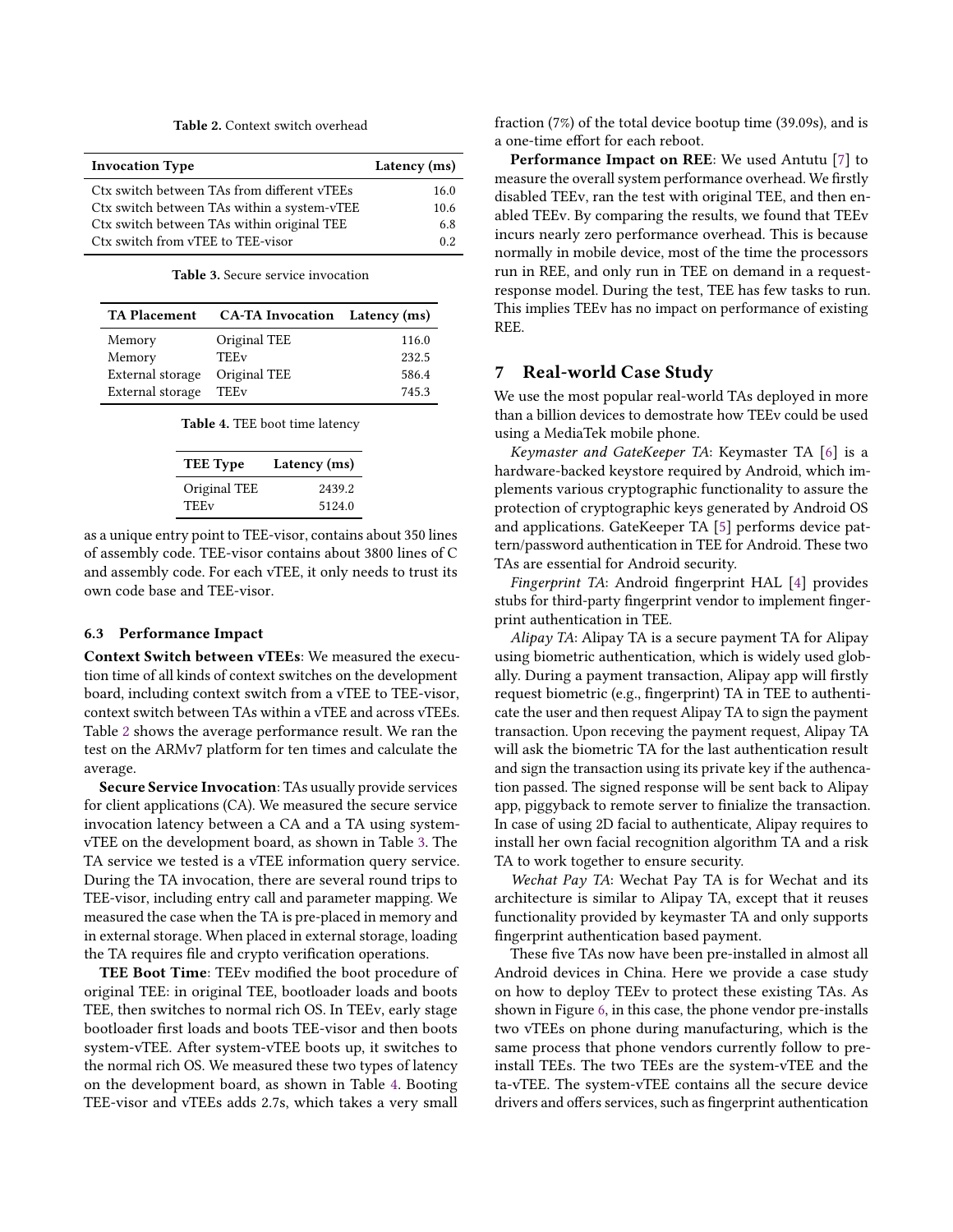<span id="page-11-0"></span>

Figure 6. Four running domains: the system-vTEE and ta-vTEE are pre-installed by phone vendor. The pay-vTEE is provided by the payment app vendor. The pay-vTEE and ta-vTEE do not communicate directly.

<span id="page-11-1"></span>Table 5. Device and payment authentication performance

| Scenario                                | Ctx Switches Cost(ms) |        |
|-----------------------------------------|-----------------------|--------|
| Dev unlock using pwd in orig TEE        | 90                    | 19.8   |
| Dev unlock using pwd in TEEv            | 90                    | 21.0   |
| Dev unlock using fp in orig TEE         | 858                   | 178.2  |
| Dev unlock using fp in TEE <sub>v</sub> | 858                   | 211.5  |
| Alipay using fp in orig TEE             | 937                   | 3130.4 |
| Alipay using fp in TEEv                 | 937                   | 3564.2 |

and backend drivers, to other vTEE instances. Fingerprint TA, keymaster TA and gatekeeper TA are pre-installed in the system-vTEE. The system-vTEE is fully controlled by the vendor and does not support installation of any 3rd party TAs. The only attack surface exposed by the system-vTEE is the services it provides.

The ta-vTEE is used for installing and running 3rd party TAs. From REE's view, the ta-vTEE is the default TEE on the phone. If a client app in REE (i.e., CA) needs to install or interact with a TA without specifying a vTEE ID, the TEE driver in the REE kernel redirects the requests to the tavTEE by default. Wechat TA is installed in this ta-vTEE and leverages the fingerprint authentication service provided by the system-vTEE. Note that for establishing a communication channel, TEEv requires the caller to explicitly specify the memory pages it has allocated for the communication. The TEE-visor then ensures that the callee vTEE can only access these pages.

Now the Alipay app is installed in REE. It has stricter security requirements than that of the ta-vTEE. The payment app asks the TEE-visor to install a new signed vTEE named "pay-vTEE", which is designed for handling security critical operations related to mobile payments. The payment

app then installs three TAs in the pay-vTEE: a  $pay$ -TA for processing payment, a face-TA for 2D facial authentication, and a risk-TA for risk analysis based on client-side information. During the initialization, the pay-TA generates a pair of private/public keys based on the device certificate and sends the public key to the payment server to bind the TA with user's account. When making a payment, the app asks the pay-TA to authenticate the user. In case of using facial recognition, the pay-TA will invoke the face-TA within the same vTEE. The face-TA then asks the system-vTEE to get user's face data (raw data) through the frontend/backend I/O model. It then runs its own facial recognition algorithm to authenticate the user. Throughout the payment process, the risk-TA collects various device-side information like GPS, time, user input, etc., and run it through a proprietary machine learning model to evaluate the risk of the transaction. The model is retrieved from a remote server and protected from REE and any other vTEEs.

The isolation between REE and the three vTEEs have several benefits. First, the separation of system-vTEE and tavTEE allows the former to have a very small code size and thus small attack surface. The system-vTEE does not host any 3rd party TAs. Second, the three TAs in the pay-vTEE are isolated with the TAs in the ta-vTEE. In this case, it only relies on the system-vTEE for fingerprint/face authentication. If the payment app has even higher demand on security, it can use the passthrough I/O mode. In either case, the private key of the pay-TA is secure since no other vTEE can access pay-vTEE's memory and storage. Third, the three vTEEs are restricted to access only the shared memory pages of the REE. These new abilities can significantly improve the security of the entire system.

We have conducted an evaluation on different scenarios: device unlock using password, device unlock using fingerprint, Alipay secure payment using fingerprint. The evaluation was done using the Mediatek mobile phone. We have registered five fingerprint templates before the test. Aliapy TA relies on system-vTEE to provide fingerprint authentication service in this case. We measured the times of context switch to TEE and the overall time cost of the entire operation, as shown in Table [5.](#page-11-1)

# 8 Related Work

Virtualization on ARM platform: Previous research on ARM virtualization focused mostly on the REE side, e.g., Xen/ARM [\[36\]](#page-13-9) and KVM/ARM [\[30,](#page-13-10) [33\]](#page-13-11). vTZ [\[35\]](#page-13-12) virtualizes the ARM TrustZone from the hardware's perspective. Like TEEv, vTZ also enables running multiple TEEs at the same time. However, unlike TEEv, the purpose of vTZ is to support one secure world for each virtual machine in the normal world for ARM server scenario, so that a virtual machine can use smc to switch to its own secure world, while TEEv's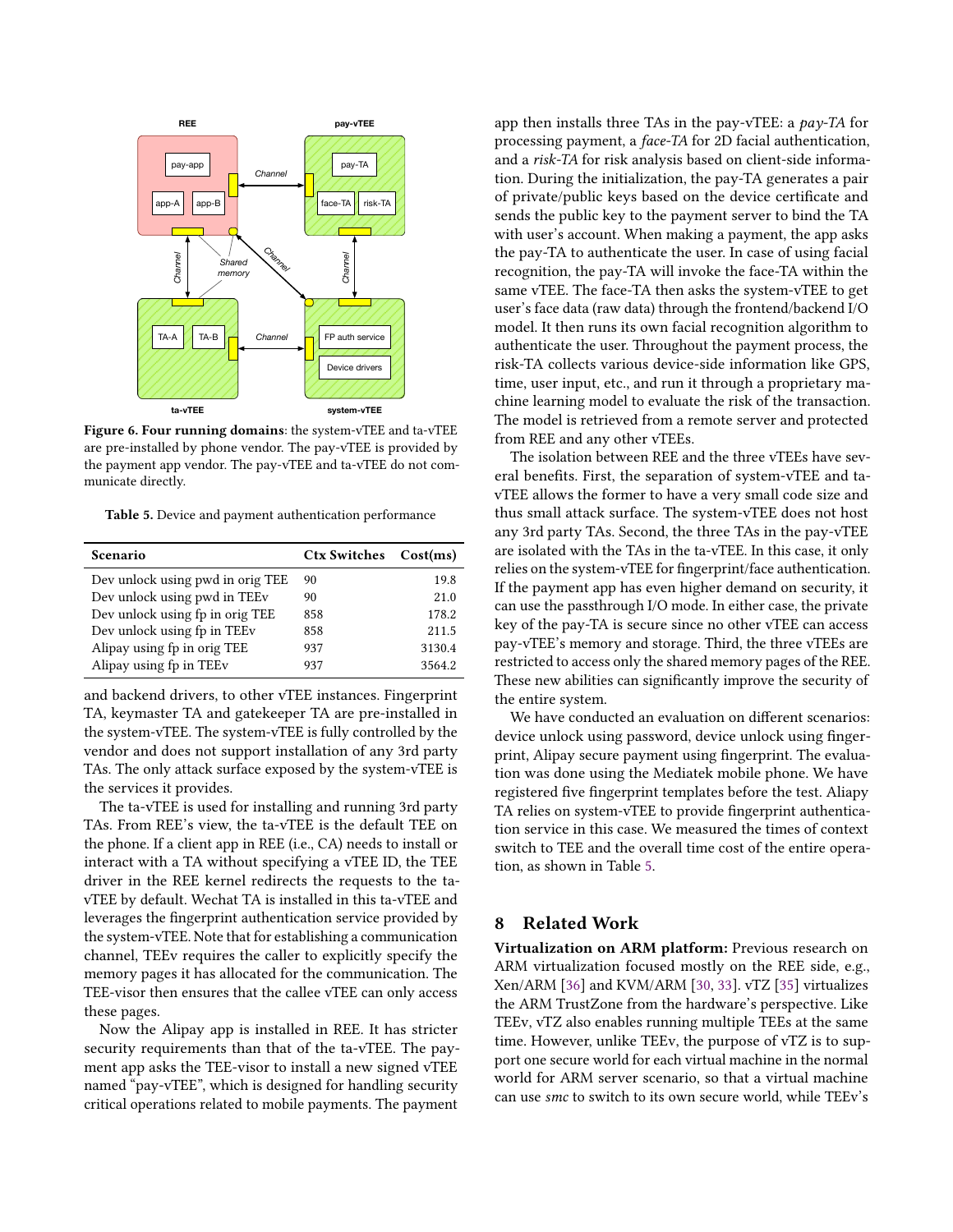purpose is to support multiple isolated vTEEs on mobile platform. In other words, the difference between vTZ and TEEv is that vTZ virtualizes TrustZone (hardware level) whereas TEEv virtualizes TEE (software level). In vTZ, the behaviors of virtualized secure world are exactly the same as native secure world, which means that TEE still has higher privilege than REE in the same virtual machine, and thus it cannot defend against all the attacks we discussed in the paper. ARM recently proposed s-EL2 on v8.4A, which is not available yet. While the new hardware feature can ease the design of TEEv, TEEv, as a pure software solution, can still benefit billions of existing ARM devices.

Same-privilege Isolation: Same-privilege isolating, also known as "intra-level isolation", has been extensively studied on both x86 [\[32,](#page-13-5) [34,](#page-13-6) [48\]](#page-13-13) and ARM platforms [\[23,](#page-12-13) [29\]](#page-13-14). In our system, we leverage several techniques, such as TLB lockdown, global TLB entries, entry gates etc., to ensure the security and atomicity of context switching between different address spaces without using dedicated page table. Our design also minimizes the modification to existing software stack in the secure world.

Hypervisor-based TEE: There are a number of designs leveraging a hypervisor to provide an isolated execution environment with a small TCB [\[26,](#page-12-22) [27,](#page-12-23) [41,](#page-13-15) [42,](#page-13-16) [45,](#page-13-17) [47,](#page-13-18) [49,](#page-13-19) [51](#page-13-20)[–54\]](#page-13-21). Compared to these designs, TEEv has a different goal and takes a different approach that results in smaller TCB. There are a few mainstream hypervisors ported and optimized for the ARM architecture [\[13,](#page-12-24) [20,](#page-12-25) [30,](#page-13-10) [40\]](#page-13-22). However, these hypervisors are not suitable to be used directly in the TrustZone environment.

Other Software-based TEE: There are many types of TEE that are based on software, like Linux kernel [\[24,](#page-12-17) [28,](#page-13-23) [34\]](#page-13-6), or compiler [\[31,](#page-13-24) [32\]](#page-13-5), to name a few. These researches are orthogonal to our work. The design of TEEv is inspired from these systems but solves a different problem and faces different challenges.

## 9 Conclusion

In this paper, we propose vTEE, a virtualization architecture for TEE to support multiple restricted TEE instances (aka., vTEEs). By introducing a tiny layer of hypervisor, vTEE instances from different vendors can run on a single mobile phone and each instance can host its own TAs. Different vTEEs are isolated from each other. The TEE-visor also restricts the capability of vTEEs so that they cannot access arbitrary memory or peripherals as before. Meanwhile, our system also supports controlled interaction between TAs running on different vTEEs, which makes our system more practical and deployable. The evaluation based on real devices shows the effectiveness and efficiency of our system.

# Acknowledgments

This work is supported in part by the National Key Research & Development Program (No. 2016YFB1000104), and the National Natural Science Foundation of China (No. 61772335).

# References

- <span id="page-12-11"></span>[1] 2017. Google Project Zero. https://googleprojectzero.blogspot.com/2017/07/trustissues-exploiting-trustzone-tees.html.
- <span id="page-12-10"></span>[2] 2017. Introducing 2017s extensions to the Arm Architecture. [https://community.arm.com/processors/b/blog/posts/](https://community.arm.com/processors/b/blog/posts/introducing-2017s-extensions-to-the-arm-architecture) [introducing-2017s-extensions-to-the-arm-architecture](https://community.arm.com/processors/b/blog/posts/introducing-2017s-extensions-to-the-arm-architecture).
- <span id="page-12-12"></span>[3] 2018. Alipay Member Protection. [https://intl.alipay.com/ihome/user/](https://intl.alipay.com/ihome/user/protect/memberProtect.htm) [protect/memberProtect.htm](https://intl.alipay.com/ihome/user/protect/memberProtect.htm).
- <span id="page-12-21"></span>[4] 2018. Android Fingerprint HAL. [https://source.android.com/security/](https://source.android.com/security/authentication/fingerprint-hal) [authentication/fingerprint-hal](https://source.android.com/security/authentication/fingerprint-hal).
- <span id="page-12-20"></span>[5] 2018. Android Gatekeeper. [https://source.android.com/security/](https://source.android.com/security/keystore) [keystore](https://source.android.com/security/keystore).
- <span id="page-12-19"></span>[6] 2018. Android Hardware-backed Keystore. [https://source.android.](https://source.android.com/security/keystore) [com/security/keystore](https://source.android.com/security/keystore).
- <span id="page-12-18"></span>[7] 2018. Antutu-benchmark. [https://play.google.com/store/apps/details?](https://play.google.com/store/apps/details?id=com.google.android.stardroid&hl=en) [id=com.google.android.stardroid&hl=en](https://play.google.com/store/apps/details?id=com.google.android.stardroid&hl=en).
- <span id="page-12-15"></span>[8] 2018. ARM Cortex-A57 MPCore Processor Technical Reference Manual. [http://infocenter.arm.com/help/index.jsp?topic=/com.arm.doc.](http://infocenter.arm.com/help/index.jsp?topic=/com.arm.doc.ddi0488c/CHDDDHFD.html) [ddi0488c/CHDDDHFD.html](http://infocenter.arm.com/help/index.jsp?topic=/com.arm.doc.ddi0488c/CHDDDHFD.html).
- <span id="page-12-16"></span>[9] 2018. ARM Cortex-A72 MPCore Processor Technical Reference Manual. [http://infocenter.arm.com/help/index.jsp?topic=/com.arm.doc.](http://infocenter.arm.com/help/index.jsp?topic=/com.arm.doc.100095_0001_02_en/way1381846769141.html) [100095\\_0001\\_02\\_en/way1381846769141.html](http://infocenter.arm.com/help/index.jsp?topic=/com.arm.doc.100095_0001_02_en/way1381846769141.html).
- <span id="page-12-7"></span>[10] 2018. GlobalPlatform. <https://www.globalplatform.org/>.
- <span id="page-12-3"></span>[11] 2018. Google Trusty. <https://source.android.com/security/trusty/>.
- <span id="page-12-4"></span>[12] 2018. OP-TEE. <https://github.com/OP-TEE/>.
- <span id="page-12-24"></span>[13] 2018. open virtualization. <http://www.openvirtualization.org>.
- <span id="page-12-6"></span>[14] 2018. Prove & Run. <http://www.provenrun.com/>.
- <span id="page-12-0"></span>[15] 2018. Qualcomm Security. [https://www.qualcomm.com/products/](https://www.qualcomm.com/products/snapdragon/security) [snapdragon/security](https://www.qualcomm.com/products/snapdragon/security).
- <span id="page-12-5"></span>[16] 2018. SierraTEE. [https://www.sierraware.com/](https://www.sierraware.com/open-source-ARM-TrustZone.html) [open-source-ARM-TrustZone.html](https://www.sierraware.com/open-source-ARM-TrustZone.html).
- <span id="page-12-14"></span>[17] 2018. TLB Lockdown Registers. [http://infocenter.arm.com/help/index.](http://infocenter.arm.com/help/index.jsp?topic=/com.arm.doc.ddi0344h/Cihjdehg.html) [jsp?topic=/com.arm.doc.ddi0344h/Cihjdehg.html](http://infocenter.arm.com/help/index.jsp?topic=/com.arm.doc.ddi0344h/Cihjdehg.html).
- <span id="page-12-1"></span>[18] 2018. TrustKernel T6. <https://trustkernel.com>.
- <span id="page-12-2"></span>[19] 2018. Trustonic Inc. <https://www.trustonic.com/>.
- <span id="page-12-25"></span>[20] 2018. Xen ARM with Virtualization Extensions. <http://xenproject.org>.
- <span id="page-12-9"></span>[21] Tiago Alves and Don Felton. 2004. TrustZone: Integrated hardware and software security. ARM white paper 3, 4 (2004), 18–24.
- <span id="page-12-8"></span>[22] ARM. 2016. Connected devices need e-commerce standard security say cyber security experts. <https://goo.gl/1ePiQC>.
- <span id="page-12-13"></span>[23] Ahmed M Azab, Peng Ning, Jitesh Shah, Quan Chen, Rohan Bhutkar, Guruprasad Ganesh, Jia Ma, and Wenbo Shen. 2014. Hypervision Across Worlds: Real-time Kernel Protection from the ARM TrustZone Secure World. In Proceedings of the 2014 ACM SIGSAC Conference on Computer and Communications Security. ACM, 90–102.
- <span id="page-12-17"></span>[24] Ahmed M Azab, Kirk Swidowski, Jia Ma Bhutkar, Wenbo Shen, Ruowen Wang, and Peng Ning. 2016. Skee: A lightweight secure kernel-level execution environment for arm. In Network & Distributed System Security Symposium (NDSS).
- <span id="page-12-26"></span>[25] Please! Bits. 2016. QSEE privilege escalation vulnerability and exploit (CVE-2015-6639). [http://bits-please.blogspot.hk/2016/05/](http://bits-please.blogspot.hk/2016/05/qsee-privilege-escalation-vulnerability.html) [qsee-privilege-escalation-vulnerability.html](http://bits-please.blogspot.hk/2016/05/qsee-privilege-escalation-vulnerability.html).
- <span id="page-12-22"></span>[26] Haibo Chen, Fengzhe Zhang, Cheng Chen, Ziye Yang, Rong Chen, Binyu Zang, Pen-chung Yew, and Wenbo Mao. 2007. Tamper-Resistant Execution in an Untrusted Operating System Using A Virtual Machine Monitor. Parallel Processing Institute Technical Report FDUPPITR-2007- 08001 (2007).
- <span id="page-12-23"></span>[27] X. Chen, T. Garfinkel, E.C. Lewis, P. Subrahmanyam, C.A. Waldspurger, D. Boneh, J. Dwoskin, and D.R.K. Ports. 2008. Overshadow: a virtualization-based approach to retrofitting protection in commodity operating systems. In Proc. ASPLOS. ACM, 2–13.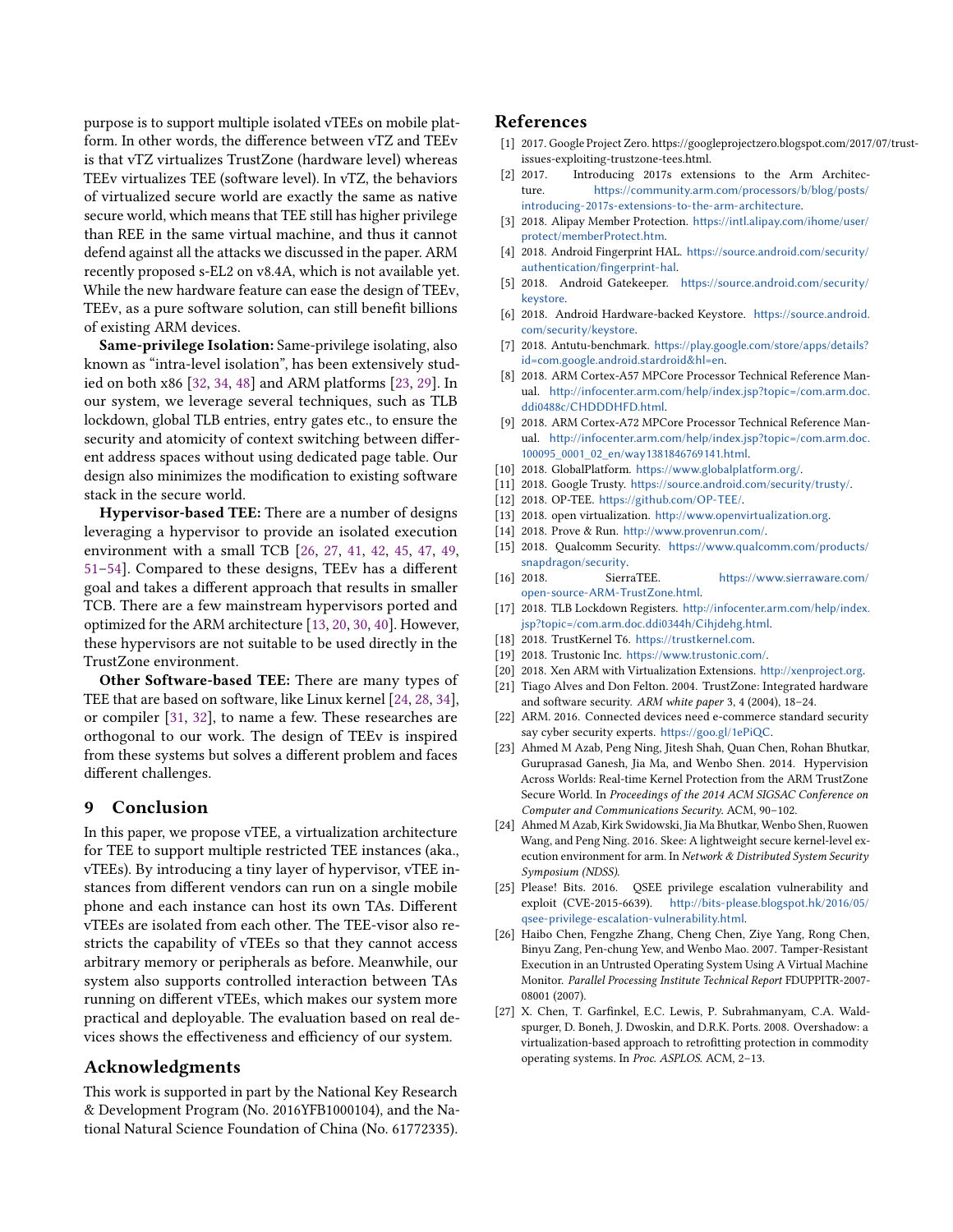- <span id="page-13-23"></span>[28] Yaohui Chen, Sebassujeen Reymondjohnson, Zhichuang Sun, and Long Lu. 2016. Shreds: Fine-grained execution units with private memory. In Security and Privacy (SP), 2016 IEEE Symposium on. IEEE, 56–71.
- <span id="page-13-14"></span>[29] Yeongpil Cho, Donghyun Kown, Hayoon Yi, and Yunheung Paek. 2017. Dynamic Virtual Address Range Adjustment for Intra-Level Privilege Separation on ARM. In NDSS.
- <span id="page-13-10"></span>[30] Jason Nieh Christoffer Dall. 2014. KVM/ARM:The Design and Implementation of Linux ARM Hypervisor. In ASPLOS.
- <span id="page-13-24"></span>[31] John Criswell, Nathan Dautenhahn, and Vikram Adve. 2014. Virtual Ghost: Protecting applications from hostile operating systems. ACM SIGARCH Computer Architecture News 42, 1 (2014), 81–96.
- <span id="page-13-5"></span>[32] John Criswell, Nicolas Geoffray, and Vikram S Adve. 2009. Memory Safety for Low-Level Software/Hardware Interactions.. In USENIX Security Symposium. 83–100.
- <span id="page-13-11"></span>[33] Christoffer Dall, Shih-Wei Li, Jin Tack Lim, Jason Nieh, and Georgios Koloventzos. 2016. ARM virtualization: performance and architectural implications. In Proceedings of the 43rd International Symposium on Computer Architecture. IEEE Press, 304–316.
- <span id="page-13-6"></span>[34] Nathan Dautenhahn, Theodoros Kasampalis, Will Dietz, John Criswell, and Vikram Adve. 2015. Nested kernel: An operating system architecture for intra-kernel privilege separation. In Proceedings of the Twentieth International Conference on Architectural Support for Programming Languages and Operating Systems. ACM, 191–206.
- <span id="page-13-12"></span>[35] Zhichao Hua, Jinyu Gu, Yubin Xia, Haibo Chen, Binyu Zang, and Haibing Guan. 2017. vTZ: Virtualizing ARM TrustZone. In USENIX Security.
- <span id="page-13-9"></span>[36] Joo-Young Hwang, Sang-Bum Suh, Sung-Kwan Heo, Chan-Ju Park, Jae-Min Ryu, Seong-Yeol Park, and Chul-Ryun Kim. 2008. Xen on ARM: System virtualization using Xen hypervisor for ARM-based secure mobile phones. In Consumer Communications and Networking Conference, 2008. CCNC 2008. 5th IEEE. IEEE, 257–261.
- <span id="page-13-2"></span>[37] Apple Inc. 2016. iOS Security Guide. [https://www.apple.com/business/](https://www.apple.com/business/docs/iOS_Security_Guide.pdf) [docs/iOS\\_Security\\_Guide.pdf](https://www.apple.com/business/docs/iOS_Security_Guide.pdf).
- <span id="page-13-1"></span>[38] Huawei Inc. 2016. Built-in TEE chip for enhanced security for your private data. http://phoneproscons.com/716/huawei-honormagic/352/built-in-tee-chip-for-enhanced-security-for-your-privatedata/.
- <span id="page-13-0"></span>[39] Samsung Inc. 2018. Samsung KNOX. [https://www.samsungknox.com/](https://www.samsungknox.com/en/knox-platform/knox-security) [en/knox-platform/knox-security](https://www.samsungknox.com/en/knox-platform/knox-security).
- <span id="page-13-22"></span>[40] J, S Hwang, S Suh, C Heo, J Park, S Ryu, C Park, and Kim. 2008. Xen on ARM: System virtualization using Xen hypervisor for ARM-based secure mobile phones. In IEEE CCNC.
- <span id="page-13-15"></span>[41] Youngjin Kwon, Alan M Dunn, Michael Z Lee, Owen S Hofmann, Yuanzhong Xu, and Emmett Witchel. 2016. Sego: Pervasive Trusted Metadata for Efficiently Verified Untrusted System Services. In Proceedings of the Twenty-First International Conference on Architectural Support for Programming Languages and Operating Systems. ACM, 277–290.
- <span id="page-13-16"></span>[42] Yanlin Li, Jonathan McCune, James Newsome, Adrian Perrig, Brandon Baker, and Will Drewry. 2014. MiniBox: A two-way sandbox for x86

native code. In 2014 USENIX Annual Technical Conference (USENIX ATC 14). 409–420.

- <span id="page-13-8"></span>[43] Moritz Lipp, Michael Schwarz, Daniel Gruss, Thomas Prescher, Werner Haas, Anders Fogh, Jann Horn, Stefan Mangard, Paul Kocher, Daniel Genkin, Yuval Yarom, and Mike Hamburg. 2018. Meltdown: Reading Kernel Memory from User Space. In 27th USENIX Security Symposium (USENIX Security 18).
- <span id="page-13-4"></span>[44] Aravind Machiry, Eric Gustafson, Chad Spensky, Chris Salls, Nick Stephens, Ruoyu Wang, Antonio Bianchi, Yung Ryn Choe, Christopher Kruegel, and Giovanni Vigna. 2017. BOOMERANG: Exploiting the Semantic Gap in Trusted Execution Environments. (2017).
- <span id="page-13-17"></span>[45] Nuno Santos, Rodrigo Rodrigues, Krishna P Gummadi, and Stefan Saroiu. 2012. Policy-sealed data: A new abstraction for building trusted cloud services. In Usenix Security.
- <span id="page-13-7"></span>[46] Mark Seaborn and Thomas Dullien. 2015. Exploiting the DRAM rowhammer bug to gain kernel privileges. Black Hat 15 (2015).
- <span id="page-13-18"></span>[47] A. Seshadri, M. Luk, N. Qu, and A. Perrig. 2007. SecVisor: A tiny hypervisor to provide lifetime kernel code integrity for commodity OSes. In Proc. SOSP.
- <span id="page-13-13"></span>[48] Lei Shi, Yuming Wu, Yubin Xia, Nathan Dautenhahn, Haibo Chen, Binyu Zang, Haibing Guan, and Jinming Li. 2017. Deconstructing Xen. In NDSS.
- <span id="page-13-19"></span>[49] Richard Ta-Min, Lionel Litty, and David Lie. 2006. Splitting interfaces: Making trust between applications and operating systems configurable. In Proceedings of the 7th symposium on Operating systems design and implementation. USENIX Association, 279–292.
- <span id="page-13-3"></span>[50] TrustKernel. 2018. TrustKernel TEEReady. [https://dev.trustkernel.](https://dev.trustkernel.com/ready) [com/ready](https://dev.trustkernel.com/ready).
- <span id="page-13-20"></span>[51] Zhi Wang, Xuxian Jiang, Weidong Cui, and Peng Ning. 2009. Countering kernel rootkits with lightweight hook protection. In Proceedings of the 16th ACM conference on Computer and communications security. ACM, 545–554.
- [52] Jisoo Yang and Kang G Shin. 2008. Using hypervisor to provide data secrecy for user applications on a per-page basis. In Proceedings of the fourth ACM SIGPLAN/SIGOPS international conference on Virtual execution environments. ACM, 71–80.
- [53] Fengzhe Zhang, Jin Chen, Haibo Chen, and Binyu Zang. 2011. Cloud-Visor: retrofitting protection of virtual machines in multi-tenant cloud with nested virtualization. In Proceedings of the Twenty-Third ACM Symposium on Operating Systems Principles. ACM, 203–216.
- <span id="page-13-21"></span>[54] Fengzhe Zhang, Yijian Huang, Huihong Wang, Haibo Chen, and Binyu Zang. 2008. PALM: security preserving VM live migration for systems with VMM-enforced protection. In 2008 Third Asia-Pacific Trusted Infrastructure Technologies Conference. IEEE, 9–18.

# Appendices